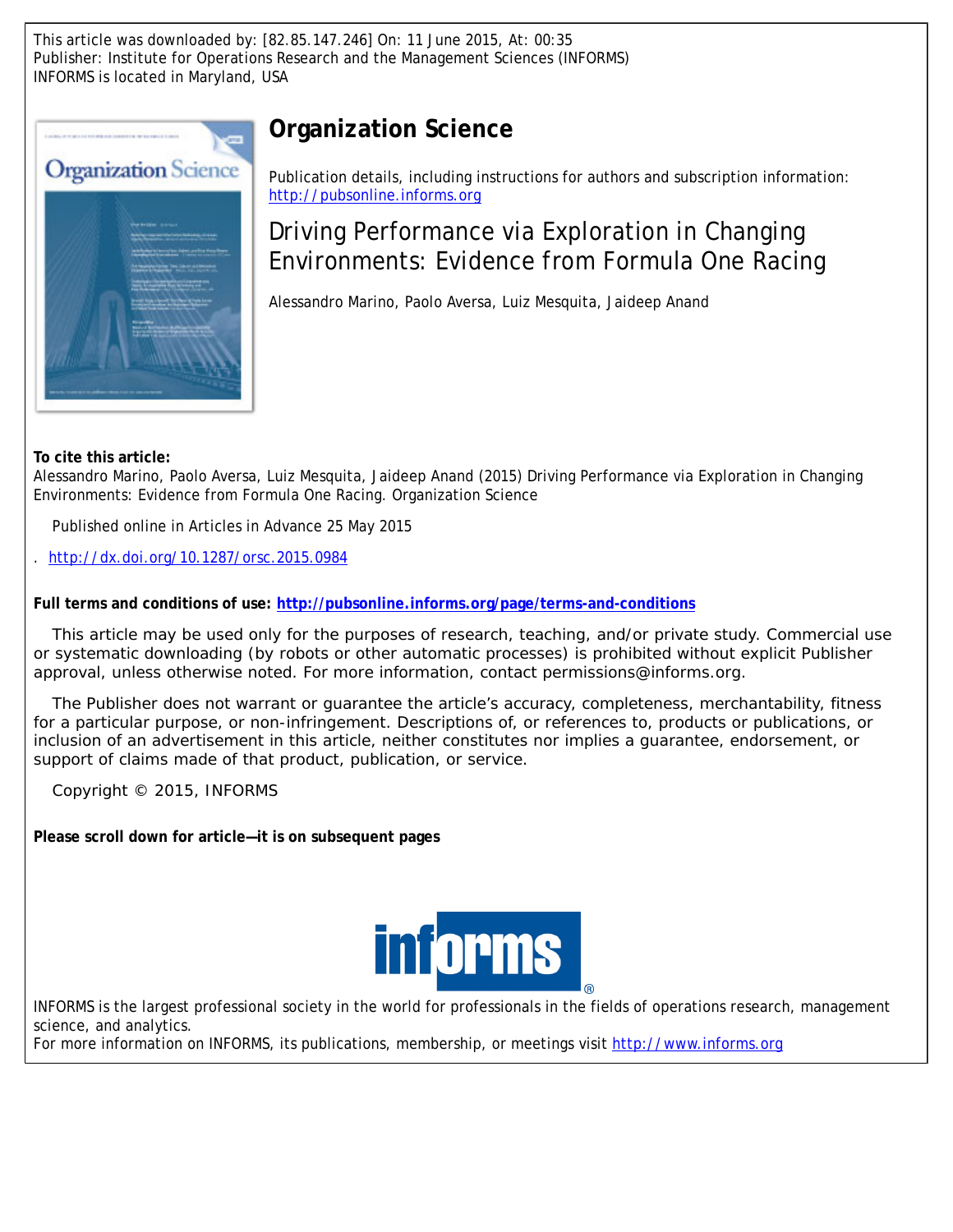**Organization**<br>Articles in Advance, pp. 1–22 ISSN 1047-7039 (print) ISSN 1526-5455 (online) http://dx.doi.org/10.1287/orsc.2015.0984



# Driving Performance via Exploration in Changing Environments: Evidence from Formula One Racing

Alessandro Marino

Department of Business and Management, LUISS University, 00197 Rome, Italy, [amarino@luiss.it](mailto:amarino@luiss.it)

Paolo Aversa

Cass Business School, City University London, London EC1Y 8TZ, United Kingdom, [paolo.aversa.1@city.ac.uk](mailto:paolo.aversa.1@city.ac.uk)

Luiz Mesquita

W. P. Carey School of Business, Arizona State University, Tempe, Arizona 85287, [mesquita@asu.edu](mailto:mesquita@asu.edu)

#### Jaideep Anand

Fisher School of Business, The Ohio State University, Columbus, Ohio 43210, [anand\\_18@fisher.osu.edu](mailto:anand_18@fisher.osu.edu)

U ntil recently, scholars have customarily lumped multiple dimensions of environmental change into single constructs, and usually ascertained that the more the context changes, the more value firms derive from higher level ntil recently, scholars have customarily lumped multiple dimensions of environmental change into single constructs, and sync with more recent studies focusing on specific dimensions of change, in this paper we borrow theoretical elements from systems theory to examine the possibility that the reward to developing innovative product components may itself be eroded by implicit and yet burgeoning costs to fit the new component technology into existing architectures, thereby dampening system performance. Specifically, we theoretically assess how varying magnitudes of industry regulatory changes affect the optimum level of firm exploration, and propose—counterintuitively vis-à-vis past literature—that the more radical (i.e., competence destroying), as opposed to incremental (i.e., competence enhancing), these changes are, the more the optimum intensity of firm exploration recedes. Based on quantitative as well as qualitative empirical analyses from the Formula One racing industry, we precisely trace the observed performance outcomes back to the underlying logic of our theory, stressing that impaired capabilities to integrate the new component in the architecture redesign and time-based cognitive limitations both operate to inhibit the otherwise positive relationship between firm exploration and performance. In the end, we offer new insights to theory and practice.

Keywords: exploration; environmental change; performance; technology; complexity; Formula One History: Published online in Articles in Advance.

## Introduction

Firms' responses to environmental changes in terms of exploration efforts are an important but still open issue in the study of strategy and organizations [\(Gupta](#page-20-0) [et al.](#page-20-0) [2006,](#page-20-0) [March](#page-21-0) [1991,](#page-21-0) [Posen and Levinthal](#page-21-1) [2012,](#page-21-1) [Sørensen and Stuart](#page-21-2) [2000,](#page-21-2) [Tushman and Romanelli](#page-21-3) [1985\)](#page-21-3). Although enhancing their exploration efforts under conditions of environmental change can allow firms to adjust to new environments more effectively (e.g., [Blundell et al.](#page-19-0) [1999;](#page-19-0) [Teece et al.](#page-21-4) [1997;](#page-21-4) [Tushman](#page-21-5) [and Anderson](#page-21-5) [1986,](#page-21-5) p. 446), it can also entail increased costs, risks, and challenges of its own that may reduce or even outweigh the benefits it brings. As an example of a typical managerial dilemma, should an industrial equipment manufacturer respond to the so called "3D printing revolution" by engineering a 3D printer system based on the most consolidated technology available, or by developing a more advanced prototype that is new to the industry? In this paper, we investigate this aspect by examining levels of optimal exploration under different magnitudes of environmental change.

Extant literature on the subject of organizational responses to environmental change has provided mixed results and a multitude of perspectives. For example, earlier studies suggest that enhanced exploration in changing environments may yield neutral (e.g., [Kim and Rhee](#page-20-1) [2009\)](#page-20-1), net positive (e.g., [Aghion et al.](#page-19-1) [2005,](#page-19-1) [Blundell](#page-19-0) [et al.](#page-19-0) [1999,](#page-19-0) [Geroski](#page-20-2) [1995,](#page-20-2) [Jansen et al.](#page-20-3) [2006\)](#page-20-3), or even negative (e.g., [Posen and Levinthal](#page-21-1) [2012\)](#page-21-1) effects. [Tushman and Anderson](#page-21-5) [\(1986,](#page-21-5) p. 445) argue that as environmental changes develop from incremental to radical, firms can no longer rely on improving efficiencies by refining what they already do, but rather may have more to gain from exploring new competencies and expertise. On the other hand, [Posen and Levinthal](#page-21-1) [\(2012\)](#page-21-1) warn that this may not always be the case. They suggest instead that as environments change ever more frequently, the best value a firm can derive from exploration can actually recede, because novel know-how either fails to materialize or decays much more quickly in concert with the more frequent changes in the environment.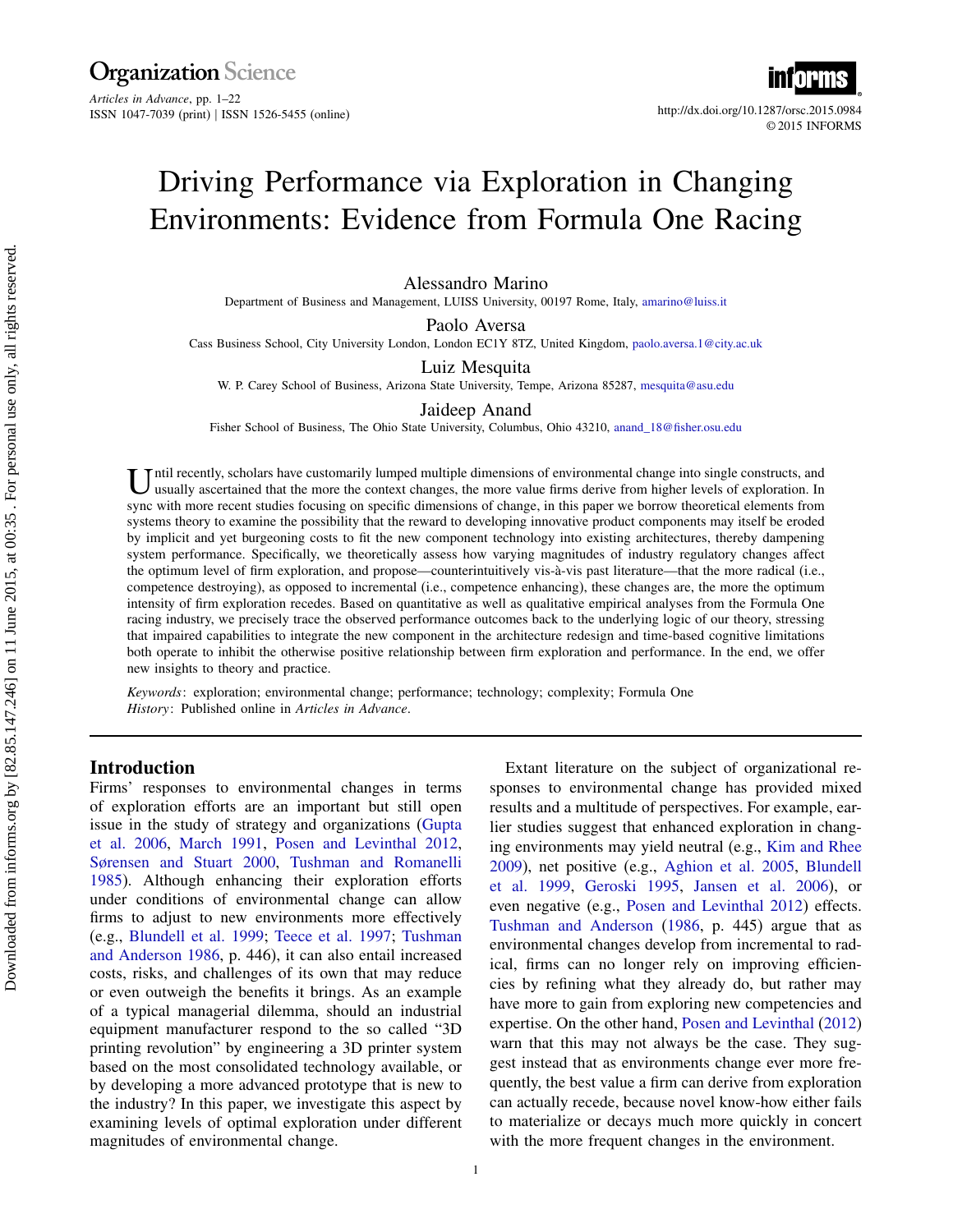We develop such arguments further in this paper. Specifically, we consider the relationship between the magnitude of environmental change and the optimal exploration by the firm. Our goal is to identify the best firm strategy, under the relatively steady periods with recurrent changes of minor degree as well as the sporadic radical jolts of radical magnitude. The variation in such magnitude of environmental change is an important issue and is a common occurrence, for example, during political change, when regulatory agencies implement new industrial policies designed to shape new competitive dynamics [\(Stewart](#page-21-6) [2011\)](#page-21-6), or when the industry is subject to more major technological shifts, which tend to be less frequent than more incremental changes [\(Klepper](#page-20-4) [1997\)](#page-20-4). Therefore, whether the value of exploration increases in this environment—as has broadly been suggested in prior literature—or decreases, due to other as yet ill understood mechanisms, remains an open question.

In contrast to earlier literature, we focus exclusively on a specific organizational mechanism and theorize that when environmental conditions undergo shifts of increasing magnitude, greater exploration is likely to constitute a suboptimal strategy. We argue that as the magnitude of environmental changes increases from incremental toward radical [\(Henderson and Clark](#page-20-5) [1990\)](#page-20-5), greater exploration causes more challenges in the management of interdependencies across parts of complex systems [\(Simon](#page-21-7) [1962\)](#page-21-7) and stretches the organization's integration capabilities [\(Brusoni et al.](#page-20-6) [2001,](#page-20-6) [Prencipe](#page-21-8) [1997\)](#page-21-8). For this reason, under radical environmental changes, increasing exploration rapidly amplifies the costs of reintegrating and managing the architecture of the very system that embeds the innovation, and in the process outweighs the conventionally anticipated benefits. Alternatively, when environmental changes are smaller, more aggressive exploration generates superior performance because the integration costs of complex systems are more likely to be manageable, and thus the net gains of exploration positive. Our analyses reveal decreasing returns to exploration due to reasons that are unrelated to the well-known exploration–exploitation trade-off [\(March](#page-21-0) [1991\)](#page-21-0). In fact, we observe that the performance outcomes of greater exploration involving complex systems decrease on their own, regardless of the relative level of exploitation. Hence, by theoretically and empirically assessing the costs of greater exploration in terms of architectural fit, we propose and find that more radical changes cause the optimal rate of exploration to occur at ever lower, and not higher, levels of exploration.

To isolate the causal mechanisms that relate complexity and integration into an existing architecture, we use an unconventional approach by combining quantitative and qualitative empirical analyses of Formula One (F1) racing. F1 is an innovation-intensive industry

where firms—teams of engineers and drivers, backed by deep-pocketed organizations and sponsors—try to beat opponents with superior car design, safety, and performance [\(Castellucci and Ertug](#page-20-7) [2010,](#page-20-7) [Jenkins](#page-20-8) [2010\)](#page-20-8). The independent governing authority FIA (Fédération Internationale de l'Automobile) imposes environmental changes by releasing, once a year, a new set of rules that define basic guidelines for technology advances in the sport, thus influencing teams' exploration strategies and F1's overall competitive dynamics in each racing season. In this sense, the changes in industry regulations operate exogenously to the process of firm exploration. Our 30-year panel data set, which includes detailed codifications of all F1 car blueprints (over 300 vehicles), all FIA regulations, and all racing results, permits a robust long-term quantitative analysis of the exploration–performance association, as moderated by the FIA's regulatory changes. In turn, our qualitative assessment of technical reports provides opportunities to not only compare exploratory strategies across F1 teams, but, more importantly, also help us ascertain, through unambiguous interpretations, the underlying logics of architectural misfits between winning and losing cars and teams (for a similar example of mixed method application, see [Canales](#page-20-9) [2013\)](#page-20-9). Because our empirical environment involves changes that vary greatly in magnitude (despite the predictability of their frequency), it suits the specificities of our theory well, and helps redress possible confusions between conceptual domains of environmental change [\(McCarthy et al.](#page-21-9) [2010\)](#page-21-9).

In what follows, we first provide a detailed account of the scope of our research and develop our hypotheses. We then present the setup and results of our quantitative and qualitative analyses. In the final section, we further specify the confusions noted above and identify other implications for theory and practice.

# The Magnitude of Exogenous Environmental Change

Studies of firms' responses to environmental change are neither new nor uncommon (see [Bourgeois and](#page-19-2) [Eisenhardt](#page-19-2) [1988,](#page-19-2) [Jansen et al.](#page-20-3) [2006,](#page-20-3) [Kim and Rhee](#page-20-1) [2009,](#page-20-1) among others). But our cumulative understanding is bounded by the lack of precision in the use of constructs in extant research, which limits our ability to synthesize an empirical consensus, generalize patterns across studies, or understand the causal mechanisms that drive different empirical results. [McCarthy et al.](#page-21-9) [\(2010\)](#page-21-9) warn that the multidimensional constructs representing environmental change—e.g., dynamism [\(Baum](#page-19-3) [and Wally](#page-19-3) [2003,](#page-19-3) [Davis et al.](#page-20-10) [2009,](#page-20-10) [Jansen et al.](#page-20-3) [2006\)](#page-20-3), turbulence [\(Dess and Beard](#page-20-11) [1984\)](#page-20-11), clock speed [\(Nad](#page-21-10)[karni and Narayanan](#page-21-10) [2007a,](#page-21-10) [b\)](#page-21-11), and velocity [\(Bourgeois](#page-19-2) [and Eisenhardt](#page-19-2) [1988\)](#page-19-2)—inhibit our ability to comprehend its fundamental antecedents and consequences.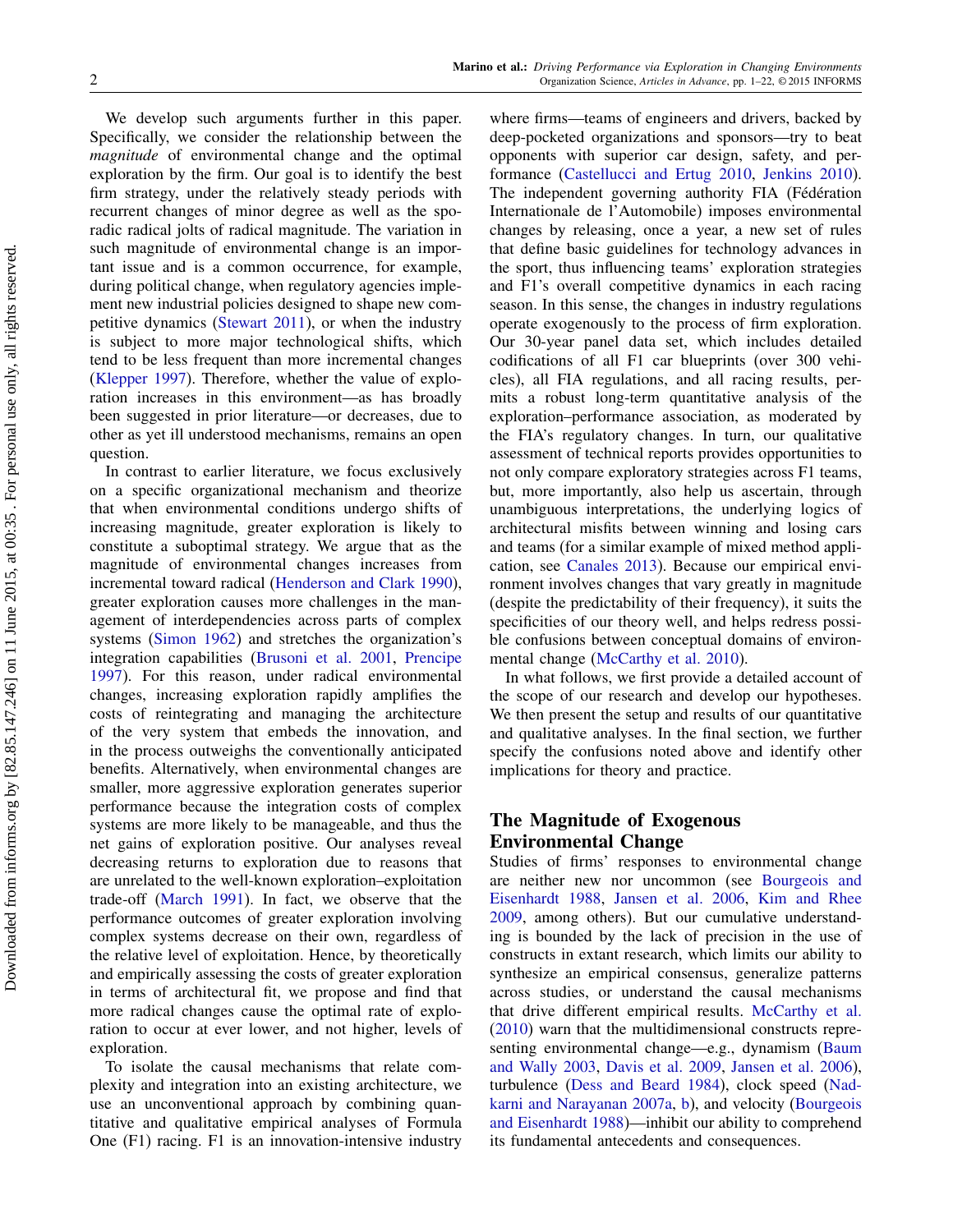In line with [McCarthy et al.](#page-21-9) [\(2010,](#page-21-9) p. 604), we tackle this issue by stressing that underlying such different terms are two conceptually distinct constructs: the rate (e.g., [Child](#page-20-12) [1972,](#page-20-12) [Wholey and Brittain](#page-21-12) [1989\)](#page-21-12) and the magnitude (e.g., [Abernathy and Clark](#page-19-4) [1985,](#page-19-4) [Tushman](#page-21-5) [and Anderson](#page-21-5) [1986\)](#page-21-5) of change. The former represents the frequency of changes in the environment, and reflects time lags between successive shifts, whereas the latter represents the size of the discontinuity of a new (technological) paradigm [\(Hannan and Freeman](#page-20-13) [1977,](#page-20-13) [Levins](#page-20-14) [1968\)](#page-20-14). Although studies on magnitude are less common in the current literature, partly due to the difficulties of quantifying it [\(McCarthy et al.](#page-21-9) [2010,](#page-21-9) p. 608), there have been several insightful studies involving frequency.

[Posen and Levinthal](#page-21-1) [\(2012\)](#page-21-1) recently used a simulation model to show that when the frequency of change is extreme, firms are better off avoiding having to chase fast-moving targets; that is, more exploration does not pay off, because the more rapid decay of generated know-how decreases its expected net returns. However, frequency and magnitude represent distinct and complementary dimensions of change, so the theoretical logic serving the former does not automatically transfer to the latter. Specifically, when the frequency of change is constant (or even decreasing), the swift obsolescence of innovations—which, according to [Posen and Levinthal](#page-21-1) [\(2012\)](#page-21-1), limits the expected value of exploration—is not an issue, so that intense exploration may turn out to be the best strategic approach in such environments.

However, we posit that other distinct issues may arise, which are linked to different levels of magnitude of environmental change. In fact, although environmental changes may take place occasionally (or only once), they can still be intense enough to reshape technological standards. This distinction between frequency and magnitude matters, because as technological leadership can quickly crumble, firms may tend to continuously explore newer solutions [\(Tushman and Anderson](#page-21-5) [1986\)](#page-21-5), but in doing so they encounter problematic misfits with the overarching platform where these new solutions should be integrated. Consider the recent evolution in data storage technologies, for instance. The Blue-ray format, since it involves a shorter laser wavelength, permits the storage of vastly greater quantities of data on a disk, promising major gains for film and video-game consumers. But concerns regarding the integration of this format with existing consoles and display sets, the availability of content, and the production tooling and systems required significantly curtailed its widely anticipated success [\(Yoffie and Rossano](#page-21-13) [2012\)](#page-21-13).

We conceptualize the magnitude of environmental change to be either incremental or radical [\(Tushman and](#page-21-5) [Anderson](#page-21-5) [1986,](#page-21-5) [Henderson and Clark](#page-20-5) [1990\)](#page-20-5) and consider how this variation affects the value of firm exploration. [Tushman and Anderson](#page-21-5) [\(1986,](#page-21-5) p. 439) explain that when environmental changes demand incremental

innovation, they are likely to be "competence enhancing," because firms can react by exploiting the potential of their existing designs and technologies. Such incremental adaptation by firms does not draw from any dramatically new science, but rather involves firms tinkering, perhaps rather marginally, with their existing products and processes. In contrast, when changes demand radical innovation, they are likely to be "competence destroying," because they may compel firms to rethink their entire sets of scientific, engineering, and design principles and skills (see also [Henderson and](#page-20-5) [Clark](#page-20-5) [1990,](#page-20-5) p. 9). Basically, the distinction between the two is one of degree, in terms of whether their adaptation to the new environment fundamentally alters the set of firm competencies and skills associated with the new technologies [\(Tushman and Anderson](#page-21-5) [1986,](#page-21-5) p. 442). Consequently, this variance induces important effects on an industry's competitive dynamics; that is, whereas the former reinforces the dominance of established technologies, and so increases the competitive advantage of incumbents, the latter destroys the know-how superiority of market leaders, so decreasing their competitive advantages and opening up opportunities for new entrants [\(Abernathy and Clark](#page-19-4) [1985,](#page-19-4) [Anand et al.](#page-19-5) [2010,](#page-19-5) [Dess and Beard](#page-20-11) [1984,](#page-20-11) [Ettlie et al.](#page-20-15) [1984,](#page-20-15) [Henderson and](#page-20-5) [Clark](#page-20-5) [1990,](#page-20-5) [Tushman and Anderson](#page-21-5) [1986\)](#page-21-5).

Another issue in the study of firm responses to their environments relates to the sources of environmental change, which can be diverse, ranging from institutional, technological, political, market demand, and even legal domains [\(March](#page-21-0) [1991,](#page-21-0) p. 71; [McCarthy et al.](#page-21-9) [2010,](#page-21-9) p. 609; [Tushman and Anderson](#page-21-5) [1986,](#page-21-5) p. 440). Generally speaking, the more an environmental change is exogenous (i.e., external) to the industry players, the more uncertain and unpredictable this will be to the incumbents [\(March](#page-21-0) [1991\)](#page-21-0). Thus, radical innovations based on established proprietary know-how (e.g., the launch of the iPhone) represent industry shocks that are endogenously defined by specific organizations (i.e., Apple), whereas the emergence of new technologies with cross-industry application potentials (e.g., digital imaging during the 1990s, or 3D printing currently), or new industry regulations (e.g., policies that curb the use of refrigerant gases for air conditioning devices), represent examples of change stemming from exogenous sources.

In our model, we focus on the latter type of situation. Specifically, we examine the effects of environment changes as those triggered by a regulatory agency that, although fundamentally involved in the industry, is independent of any of its competitive actors. Conceptually, regulatory changes reflect "the change in laws and regulations that affect an industry" [\(McCarthy et al.](#page-21-9) [2010,](#page-21-9) p. 609) and are deemed to be "of great importance to organization scholars" [\(Hambrick and Abrahamson](#page-20-16) [1995,](#page-20-16) p. 1434). Regulations can involve a range of business activities, such as pricing, production methods, and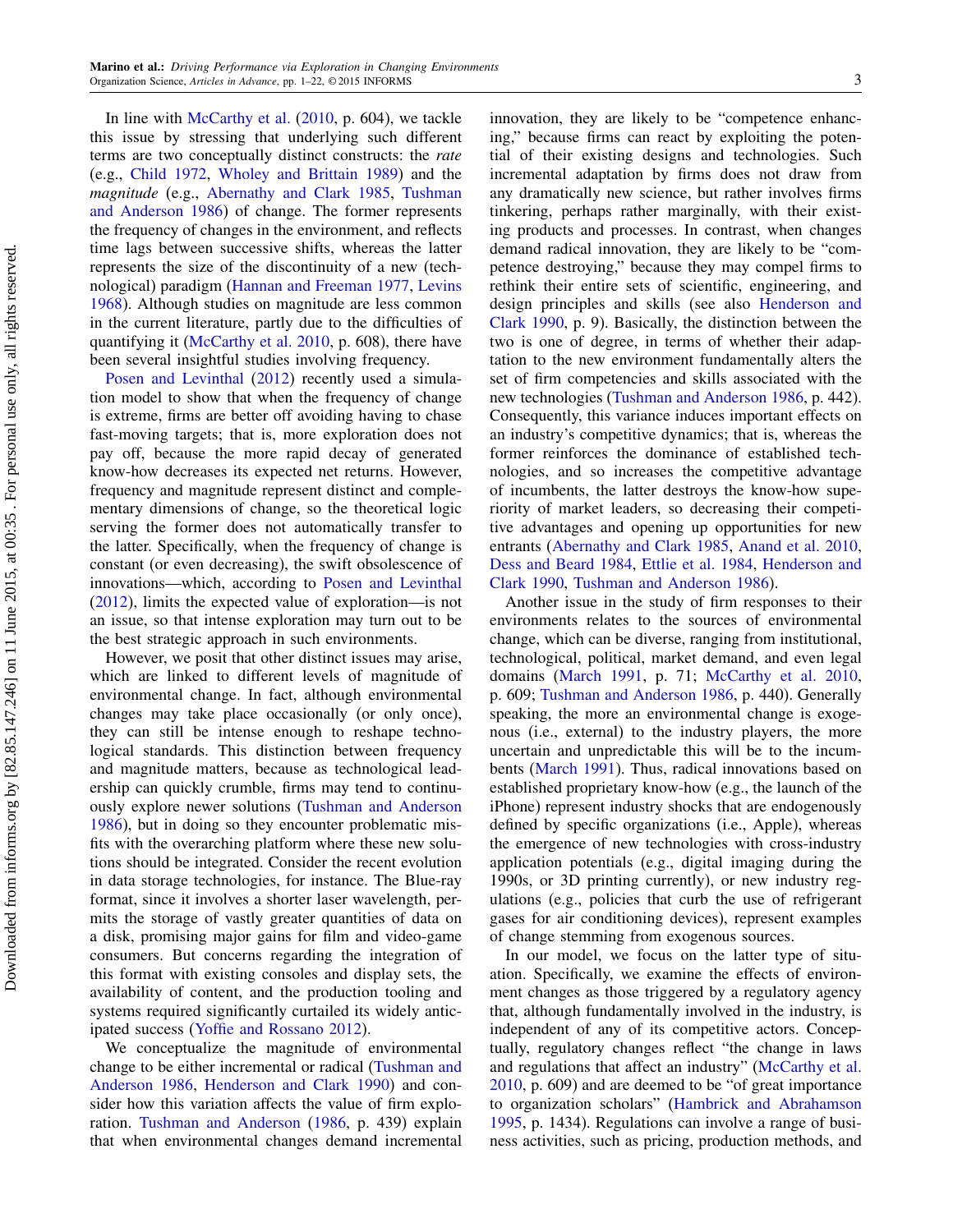technological specifications [\(Ashford et al.](#page-19-6) [1985\)](#page-19-6), and are usually imposed by an impartial external agency, such as the state, institutions, or other industry controlling bodies [\(Stewart](#page-21-6) [2011\)](#page-21-6). In heavily regulated industries such as pharmaceuticals, aerospace, defense, and healthcare [\(Ashford et al.](#page-19-6) [1985,](#page-19-6) [Stewart](#page-21-6) [2011\)](#page-21-6), although the regulations may reflect some general industry needs, ultimately they are enacted by authorities that are exogenous to its firms and aim broadly at matters of collective utility, such as better consumer welfare, faster competitive dynamics, greater producer safety, unified technological standards, and even enhanced ecological preservation. In the process—and the point of central relevance to our study—these policies influence firm choices about how much and in which directions they should explore and innovate [\(Ashford and Hall](#page-19-7) [2011,](#page-19-7) [Porter](#page-21-14) [1996\)](#page-21-14) so that they can comply with regulatory changes and so compete in the new environment. So our focus on regulatory changes enables us to study the optimal exploration strategies that firms engage in to respond to these environmental changes.

## Exploration-Based Strategies and Firm Performance

Prior research has shown that exploration is relevant for firm performance [\(March](#page-21-0) [1991\)](#page-21-0) because it enables firms to discover new knowledge—via learning by searching—that better fits the new environment in which they operate. Some researchers have considered exploration and exploitation as orthogonal and thus achievable simultaneously [\(Baum et al.](#page-19-8) [2000,](#page-19-8) [Beckman](#page-19-9) [2006,](#page-19-9) [Koza and Lewin](#page-20-17) [1998,](#page-20-17) [Rothaermel](#page-21-15) [2001\)](#page-21-15). In contrast, other studies have emphasized firms' inability to conduct both concurrently at intensive levels due to scarcity of resources [\(March](#page-21-16) [1996,](#page-21-16) [2006\)](#page-21-17), instead suggesting inverted-U-shaped relationships between exploration (or exploitation) and performance.<sup>1</sup>

We start from this latter notion that exploration brings benefits in a curvilinear manner (i.e., benefits first rise, then fall), but offer a distinct rationale relative to this previous literature. We stress that overexploration is linked with issues of its own, unrelated to the wellknown exploration–exploitation trade-off [\(March](#page-21-0) [1991\)](#page-21-0), and which are instead related to the challenges of fitting new components into existing and already wellintegrated system architectures. Our inverted-U relationship thus reflects the logic that as firms explore increasingly more, they may not be able to benefit fully from the value and novelty of what they discover. Exploration examined at the component level overlooks cognitive complications at the system level, which firms handling complex products—e.g., those composed of various interdependent parts—must grapple with, even when their explorations yields new components that are indeed superior. Hence, we argue that, even assuming a firm can strike the right level of exploratory efforts visà-vis the novelty value of the components it discovers (as in the Blu-ray example), it must still grapple with the challenge of integrating those components into its complex product architecture, and this challenge varies with the extent of its exploratory efforts.

The notion of product or system architecture reflects the fact that multiple components must fit together satisfactorily to make a coherent system [\(Brusoni and](#page-20-18) [Prencipe](#page-20-18) [2001\)](#page-20-18). The distinction between the product as a whole (i.e., the system) and its parts (i.e., components) has a long history in the literature (see, among others, [Alexander](#page-19-10) [1964;](#page-19-10) [Henderson and Clark](#page-20-5) [1990,](#page-20-5) p. 11; [Marples](#page-21-18) [1961;](#page-21-18) [Simon](#page-21-7) [1962\)](#page-21-7). [Simon](#page-21-19) [\(1999,](#page-21-19) p. 16) explains that because such multiple parts can interact in nontrivial ways, the whole system takes a value that is more than the sum of the individual parts. Given the hierarchy of relations, the performance of each component element not only depends on its own inherent qualities, but also becomes a function of the output of others it connects to, such that increasing the adjustments at the component level can multiply the risk of system misfit. Thus, systems that are highly complex, i.e., where individual parts interact with multiple others, $2$  take significantly longer to emerge efficient through an evolutionary process [\(Simon](#page-21-7) [1962,](#page-21-7) [1999\)](#page-21-19).

Our first hypothesis builds on the underlying logic of an inverted-U-shaped relationship as being more attuned to the problems of balancing the architecture of a system as novel component-level upgrades are introduced [\(Henderson and Clark](#page-20-5) [1990,](#page-20-5) [Simon](#page-21-7) [1962\)](#page-21-7). Conceptually, when individual components are innovated to fit a new environment more aptly, they yield performance improvements vis-à-vis the old ones. But the logic of system decomposability suggests that the concomitant risk of system misfit increases the more the new component relies on technologies far from the original design [\(Brusoni et al.](#page-20-6) [2001\)](#page-20-6). The more distinct and specialized the novel components become, the more likely they are to distort the established homeostasis of the system as a whole, and throw the entire architecture out of balance [\(Simon](#page-21-7) [1962,](#page-21-7) p. 6). For example, new emissions standards may compel automakers such as Ford and General Motors (GM) to respond to new regulatory demands by developing engines with lower emissions. But, because such firms are likely to hold stronger engineering competencies associated with traditional engine designs, they may struggle to retrofit such new components to existing powertrain, axle, and wheel subsystems and so deliver consumers acceptable vehicle performance and safety. Hence, as exploration increases, it first enhances performance, but the farther from its existing know-how base a firm explores new component knowledge, the more it must rethink a complex set of component interdependencies involving the whole product system's architectural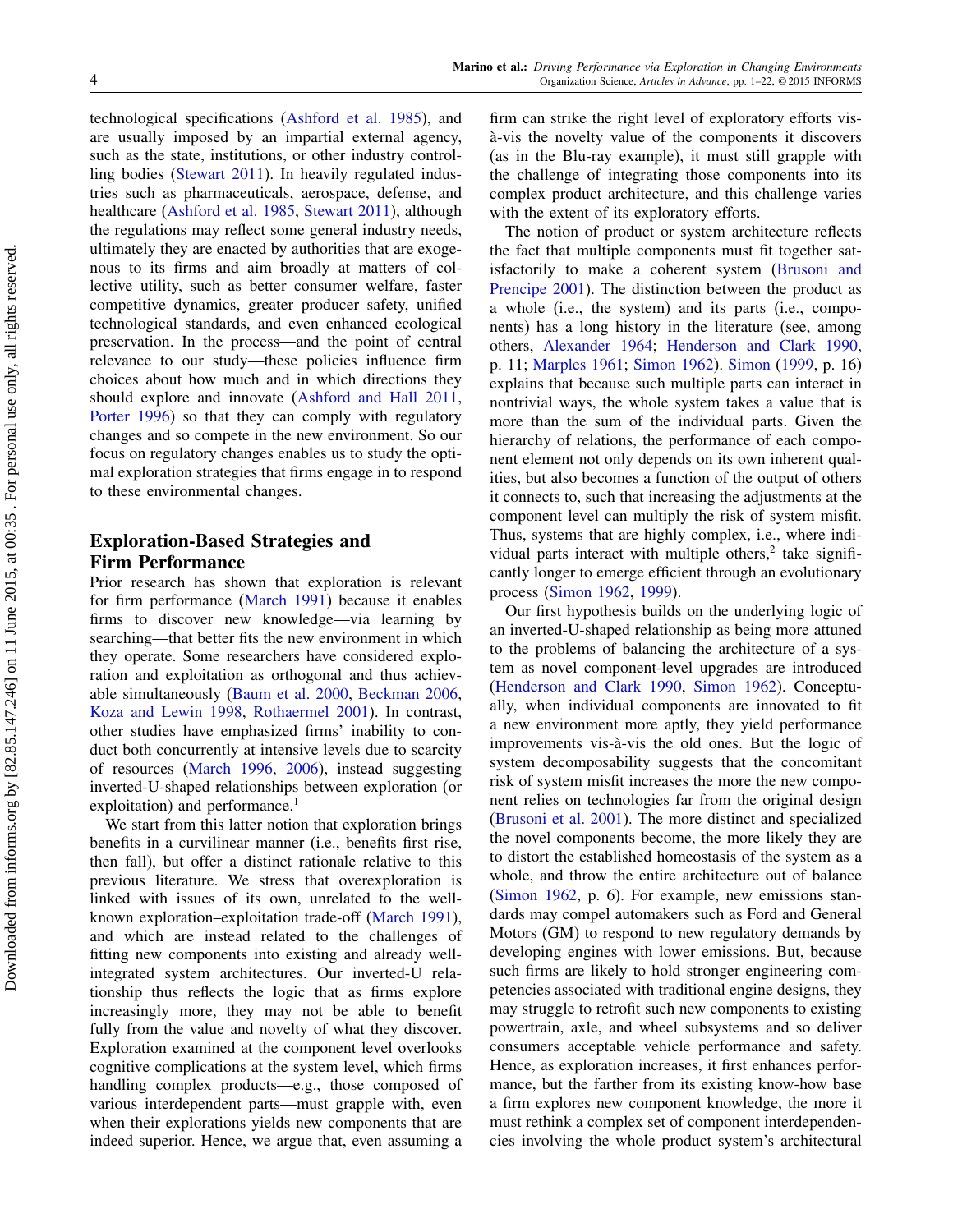fit, so that, beyond an optimum level, the marginal benefits of exploration will begin to decrease. We therefore propose the following:

<span id="page-5-0"></span>Hypothesis 1 (H1). Ceteris paribus, the performance of firms relying on complex products first increases and then decreases as exploration at the component level rises.

A subsequent question that arises is how the inverted-U relationship noted above behaves when subject to environmental change of varying magnitudes. At a base level, several prior research strands suggest that the more the environment changes, the more firms gain from further exploration [\(Brusoni et al.](#page-20-19) [2007,](#page-20-19) [Jansen et al.](#page-20-3) [2006\)](#page-20-3). However, [March](#page-21-0) [\(1991\)](#page-21-0) argues that a firm's knowledge only creates value insofar as the environment in which it operates remains the same. Received empirical wisdom about competitive dynamics also suggests that radical change can reduce the gap between leaders and followers, making the playing field more equal, so boosting followers' impetus to innovate [\(Aghion](#page-19-1) [et al.](#page-19-1) [2005,](#page-19-1) [Blundell et al.](#page-19-0) [1999,](#page-19-0) [Geroski](#page-20-2) [1995\)](#page-20-2).<sup>3</sup> As environmental changes erode the competitive gap between players, rivalry intensifies, thus affecting rents asymmetrically—reducing preinnovation rents by more than it reduces postinnovation ones—and leading firms to innovate to escape current competition. Similarly, [Tushman and Anderson](#page-21-5) [\(1986\)](#page-21-5) argue that "incremental changes" are "competence enhancing" because they "permit firms to exploit their existing competence and expertise"; whereas "radical changes" are "competence destroying" because they "break the existing know-how base for the product class," hence lowering barriers "for new technologies to emerge" [\(Abernathy and Clark](#page-19-4) [1985,](#page-19-4) pp. 445–446). Thus, incremental changes drive "orderliness and consolidation," whereas radical ones can "alter a product class." As a result, the former reinforces existing advantages and decreases incentives to explore, whereas the latter destroys existing advantages, and so encourages exploration [\(Tushman and Anderson](#page-21-5) [1986,](#page-21-5) p. 446).

In our research, we argue that most prior studies have overlooked the organizational challenges of greater exploration, particularly when it comes to issues of integrating novel components into complex systems. As changes of increasing magnitude may trigger issues that, at the margin, grow more rapidly than the benefits of exploration, it may be easy to overestimate the net gains if these issues are ignored. We consider the genesis of such organizational issues in terms of the firm's capacity to integrate novel components into the system, given the limits on time and its cognitive capacity.

Novel components generated in response to radical environmental changes can impose exacting demands on the architecture of product systems [\(Henderson and](#page-20-5) [Clark](#page-20-5) [1990,](#page-20-5) [Brusoni et al.](#page-20-6) [2001\)](#page-20-6). At a base level, environment shifts spawn crises in the internal fit between system components since they all fit the environment at distinct levels of specialization. But the system performance problem can quickly grow much more severe, depending on a firm's capacity (or lack thereof) to integrate the system's interrelated parts [\(Brusoni and](#page-20-20) [Prencipe](#page-20-20) [2006\)](#page-20-20). Even where interdependencies between elements are minor, once a firm extends its component technologies searches, it is likely to have to devote exponentially more time and resources to synchronize all its systems' parts properly [\(Simon](#page-21-7) [1962\)](#page-21-7), as the knowhow needed to solve such architectural problems is often implicit and hidden across various organizational fields [\(Henderson and Clark](#page-20-5) [1990,](#page-20-5) [Simon](#page-21-7) [1962\)](#page-21-7). So when regulatory changes increase to significant levels, the costs of the information processing associated with architectural fit tend to grow considerably. This implies that beyond the skills needed to invent new components, the system integration capabilities of firms—which [Prencipe](#page-21-8) [\(1997,](#page-21-8) p. 1261) identifies as those needed to manage their entire system's dynamics—come to bear additional burdens. Thus, when responding to environmental changes of greater magnitude, firms that enhance their exploration levels may be challenged by the risk of system failure, even if the novel components they seek to integrate are themselves technologically superior. For this reason, we suggest that as regulatory changes impose more radical technology upgrades, the optimum level of exploration beyond what is needed for minimum compliance will tend to recede.

The constraints on time and firm's cognitive capacity play an important role in this argument. [Simon](#page-21-20) [\(1976\)](#page-21-20) suggests that once a complex system is exposed to environmental change, the information required to coordinating and fitting the multiple parts together increases exponentially. Organizations often rely on cognitive as well as experiential frameworks [\(Gavetti and Levinthal](#page-20-21) [2000,](#page-20-21) p. 113) to coordinate the changing parts of complex systems. Given the radical nature of the changes in the environment, as well as in the novelty of the components, their cognitive frameworks are less likely to prove adequate to the challenge of designing a new architecture, ex ante. At the same time, in terms of their experiential frameworks, the demands on information and computation will necessitate ever more experiments if the system is to evolve more integrated, and these can subject the organization to greater risk of failure [\(Simon](#page-21-20) [1976\)](#page-21-20). Because the integration of the system rests on the interdependencies of its parts, greater magnitudes of change make it harder to predict the net gains from component-level upgrades [\(Brusoni et al.](#page-20-6) [2001\)](#page-20-6). At a base level, organizations tend to use simple heuristics of system architectures, which are effective tools to reduce search costs. But when regulatory changes grow in magnitude, the complexity of system architecture can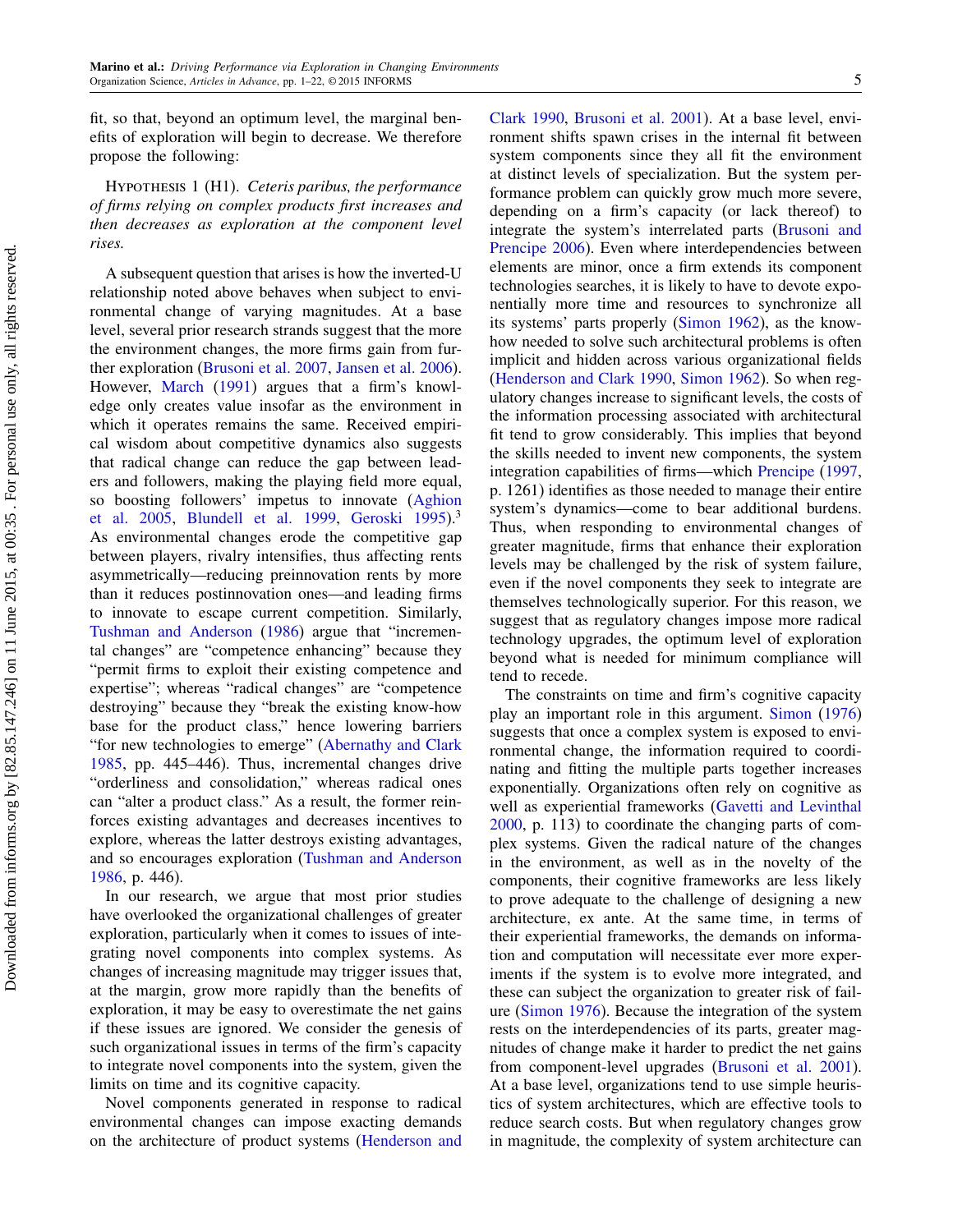increase beyond the organization's cognitive limits, making the process of trial-and-error learning both costly and risky. In this case, the firm may become unable to foretell how well new arrangements of components will fit into a cohesive architecture. Hence, we reason that when environmental changes are increasingly more radical, the inflection point at which exploration levels are at their optimum ([H1\)](#page-5-0) will recede:

<span id="page-6-0"></span>Hypothesis 2 (H2). Ceteris paribus, the magnitude of environmental change negatively moderates the curvilinear relationship between firm exploration and performance; that is, the greater the magnitude of such change, the lower the level of exploration at which firm performance will be maximized.

## Quantitative Analysis Methods

#### Data: Formula One Racing

We test the above hypotheses using data from Formula One racing and (as explained later) derive the underlying theoretical mechanisms driving the results by grounding a discussion of a particular F1 racing season (i.e., 2009) characterized by changes of high magnitude.

The F1 industry is made up of about a dozen firms (i.e., teams) that compete in a yearly calendar of races on different tracks around the world. Each team designs and develops a new car prototype every year, and deploys two official race drivers, some test drivers, and an additional group of up to 500 designers, mechanics, engineers, and managers. Teams race to reach the top spot in two classifications: the World Drivers' Championship and the World Constructors' Championship. Cars' finishing places in each race earn the winning driver and team—and a few runners-ups—scaled numbers of points that accumulate to a final tally at the end of the season. The industry governing body, the FIA, releases yearly updates of its regulations and technical protocols for the sport, through which it indirectly controls the teams' technological advances.<sup>4</sup> The resources the teams outlay to align with the FIA's regulations, as well as those used to compete in the F1 series, are mostly repaid by returns deriving from global visibility and supply and sponsorship contracts, as well as the commercialization of their innovations.

Several qualities contribute to make this the ideal setting for our study—indeed, as [Gino and Pisano](#page-20-22) [\(2011,](#page-20-22) p. 70) state, "Racing may seem a long way from the world of business, but in fact... it represents a perfect laboratory for research." To begin with, the context permits broad generalizability of results due to its similarities with many other well-regulated technology-based industries. For instance, firms compete based on the preemption and deployment of their best assets (i.e., technology, key employees, capitals); exogenous forces (i.e., technical regulations) are significant in inducing changes in the competitive environment; and the ensuing competitive dynamics result from the interplay between these factors. Similar effects occur across many other industries such as pharmaceuticals, aerospace, manufacturing, chemicals, electronics, agribusiness, military engineering, healthcare, etc. [\(Ashford et al.](#page-19-6) [1985,](#page-19-6) [Stewart](#page-21-6) [2011\)](#page-21-6), but unlike in F1, regulatory changes are hard to track and codify in reliable ways over time in these other environments, thus only allowing for single event or case studies [\(Stewart](#page-21-6) [2011\)](#page-21-6). In contrast, F1 favors the combination of qualitative and quantitative analyses; that is, on the one hand, it facilitates empirical analyses that are at once robust and consistent because it offers precise metrics for regulatory changes and firm exploration, as well as for performance, which "is unambiguously measurable by lap times and race results" [\(Gino and Pisano](#page-20-22) [2011,](#page-20-22) p. 70), and on the other, it allows for the analysis of qualitative data that reveal the several theoretical mechanisms operating in the process with considerable precision. More importantly, F1 offers an environment where firms (i.e., teams) compete by fine-tuning the delicate integration of the complex systems represented by their race cars. This quality is very pronounced in our later analysis of their exploration choices during the 2009 season. In the words of Paddy Lowe, Mercedes F1 technical chief:

These cars are about system performance, not individual elements. It's about how you put it all together. It's the power unit, the efficiency of the power unit, the aerodynamics, and the manner in which they're all put together. It's the collective efficiency of that package from a power, aero and suspension point of view, as well as the weight point of view.

It is worth noting that various strategy scholars have recently extracted key theoretical insights from empirical studies in racing settings (e.g., [Aversa et al.](#page-19-11) [2015,](#page-19-11) [Bothner et al.](#page-19-12) [2007,](#page-19-12) [Castellucci and Ertug](#page-20-7) [2010,](#page-20-7) [Jenkins](#page-20-23) [and Floyd](#page-20-23) [2001,](#page-20-23) [Jenkins and Tallman](#page-20-24) [2010,](#page-20-24) [Khanna](#page-20-25) [et al.](#page-20-25) [2003,](#page-20-25) [Ross and Sharapov](#page-21-21) [2015\)](#page-21-21).

We built our entire data set from archival data. Scholars have recently cited F1 as one of the ideal research settings thanks to availability of "big data" [\(George et al.](#page-20-26) [2014\)](#page-20-26). We examined all official FIA regulation releases to track all regulatory changes from 1981 (the year the FIA demanded all teams develop their car building skills in house, and forbade the outsourcing of chassis manufacturing) up to 2010. We followed the technological developments in each car by scrutinizing specialized press releases, scientific/quasi-scientific research articles, sports commentaries, and race reports, all of which came from known industry sources, such as Formula 1 Technical Analysis [\(Piola](#page-21-22) [1992–2010\)](#page-21-22), The Great Encyclopedia of Formula 1 [\(Menard et al.](#page-21-23) [2010\)](#page-21-23), Who Works in Formula One [\(Gregoire](#page-20-27) [1990–2010\)](#page-20-27), Autosport Magazine, and the official F1 database Forix. Our final data set includes 345 team-year observations from a total of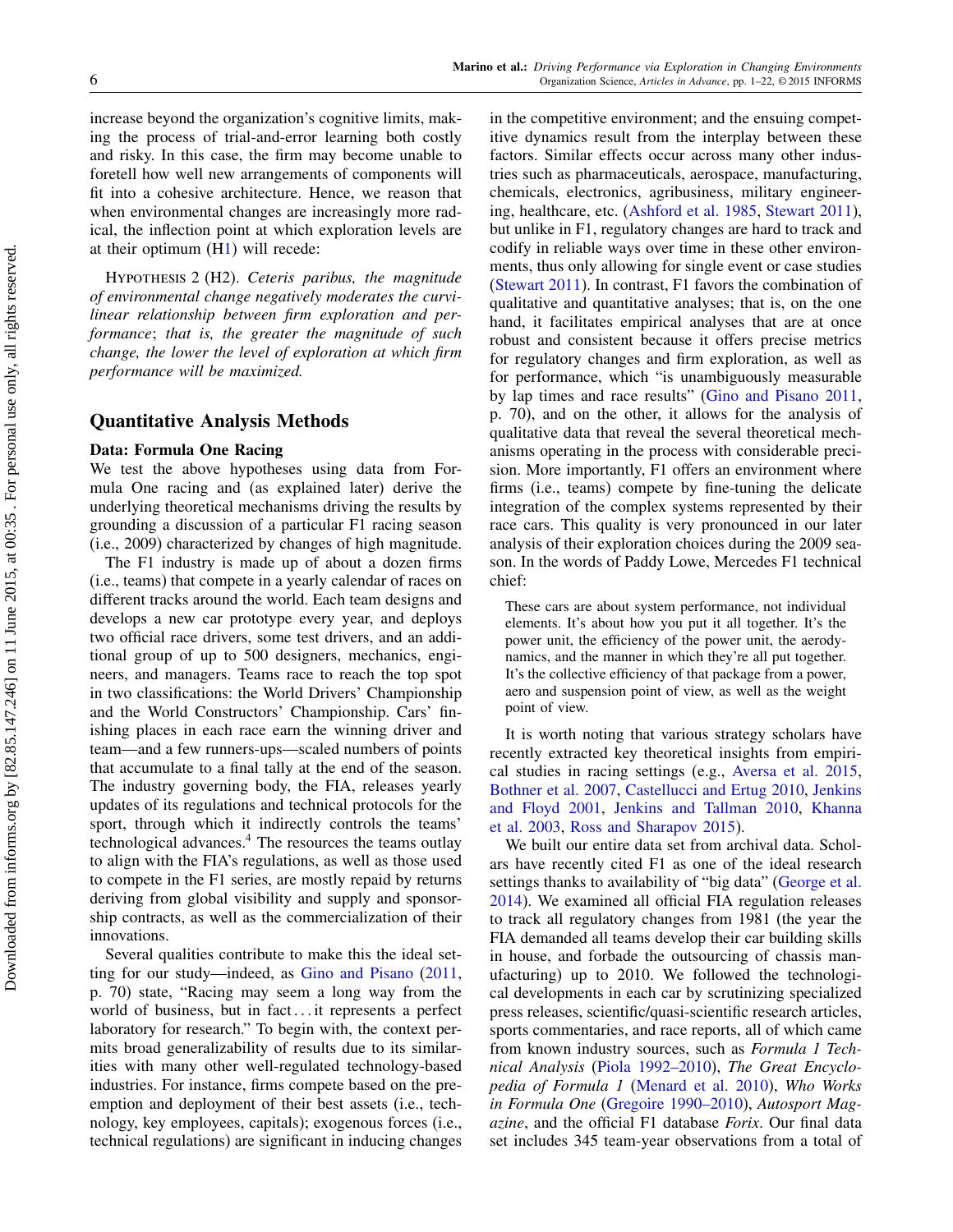49 racing teams over 30 years. On average, 10–15 teams (20–30 cars) competed per season. Our data set reports no missing team-year covariate values.

#### Measures

Performance. We take the best rank classification attained by either of a team's two drivers in each race as representing the team's performance in that race, and then average these performance scores across all races in the season, so that teams with lower averages outperform those with higher averages.<sup>5</sup> Next, to construct a scale assigning higher values to better performers, we computed a measure for each team's season performance by setting it as the denominator, and that of the winning team as the numerator, so that our index indicates the winner as 1 and gives all other teams values less than 1 but greater than 0. Our performance metric thus captures the average distance by which each team lags behind the winner in each season. This rank-based measure is both consistent with suggestions by industry experts we consulted and in line with prior research in race-car environments [\(Bothner et al.](#page-19-12) [2007,](#page-19-12) [Castellucci and Ertug](#page-20-7) [2010\)](#page-20-7). To be sure, we also considered alternative dependent variables (e.g., normalized team points at the end of the year), and the consistency in the results makes us confident in our metric choice.

Our independent and control variables arise from our thorough archival data codification. First, aided by a panel of industry experts, we crafted a set of coding criteria to track the 30 annual FIA regulatory changes over our study period and the associated technological updates in team cars. Three scholars who were intimately familiar with the industry processed the coding independently, and their results were then compared, yielding an interrater agreement level above 0.9. This high consistency is not surprising, as each team's technical updates can be objectively observed via detailed car blueprints complemented by experts' comments published in some of the archival sources listed above. The coders reviewed the few diverging values carefully and discarded those about which they could not arrive at an agreed interpretation. The coding process led to the two independent variables listed next and various control variables detailed below.

Change in Technical Regulations. The magnitude of the environmental regulatory change reflects variations in the FIA technical rules across six core technology areas: chassis, engine, tires, mechanics, electronics, and aerodynamics. To develop this measure, the three coders analyzed every regulatory release, assigning each a value ranging from 0 (no change) to 3 (radical change) in each of these six areas. In cases where rules altered the status quo in a limited way, we assigned intermediate scores of either 1 or 2. To validate our metrics, we triangulated our scores with additional external sources, such as commentaries in the specialist press. The experts' explanations and the emphases highlighted in technical articles helped us capture the more subtle qualities of each new rule and assess the magnitude of its influence on the cars' architectures. Finally, we averaged the six scores to obtain a single overall rating for the magnitude of each year's regulatory change.

Extent of Firm Exploration. We used the same approach to gauge nonmandatory technological upgrades, i.e., those executed in addition to compliance with compulsory FIA demands, by examining the teams' car blueprints and the technical releases published in several sources. Thus, this metric captures a team's tendency to search for technological solutions that are more or less distant from the baseline technical setup defined by the FIA. Components based on unexplored industrylevel knowledge belong to this explorative category. In this sense, ours is a measure of the level of firm exploration relative to expected baseline industry behavior. Since every team's two cars are essentially identical—or differ only in their race setup—this variable is a teamspecific measure, and its value applies to both team cars.

Controls. We created three additional variables to control for possible alternative time-variant explanations. First, we coded teams' decisions to replace drivers (Change Drivers) and the chief engineers (Change Engineers) for each team-year observation. For each control, the intensity of the changes took a value of 0 (no redefinition of the team), 1 (partial redefinition of the team), or 2 (full redefinition of the team). The third control, Adap*tation Experience*  $(AE)$ , considers the impact of a team's accumulated general proficiency and experience in technological adaptation up to season  $t - 1$ . To arrive at this measure, we first developed an index of the annual level of generic changes in each team's car design. F1 racing teams design and manufacture their own car prototypes every year, and their architectures usually include some elements of discontinuity with respect to the prior year's model, but this degree of dissimilarity may vary substantially across seasons. We also obtained a measure of degree of dissimilarity across subsequent prototypes (call it  $\delta_{tk}$  for year t and team k) by reconstructing the history of each team's prototype after decomposing the car into the six car architectural components listed earlier. The coders evaluated the changes to each subsequent car model in each of these areas on a scale from 0 to 3, assigning 0 for "no change," 3 for "major discontinuity," and intermediate values for incremental component modifications, whether they were technological fine-tunings (1) or more significant adjustments (2). They then averaged these values across the six areas to create an index of the level of adaptation in each team's prototype car. Thus, the values of  $\delta_{tk}$  represent the intensity of the changes that team  $k$  adopts between years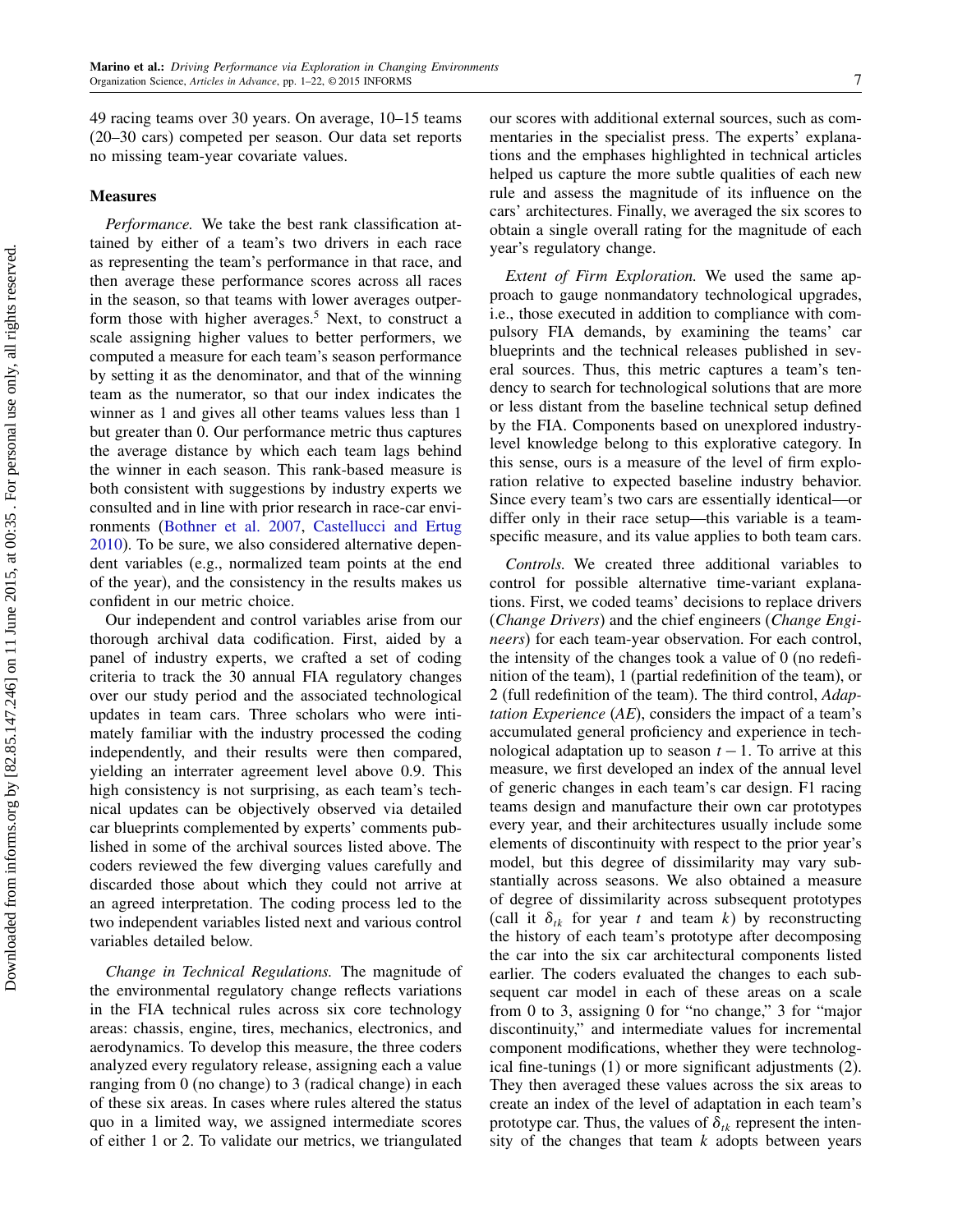| Variable                           | Mean | SD   | 1)      | (2)     | (3)     | (4)     | (5)     | (6) |
|------------------------------------|------|------|---------|---------|---------|---------|---------|-----|
|                                    |      |      |         |         |         |         |         |     |
| 1. Performance                     | 0.37 | 0.26 |         |         |         |         |         |     |
| 2. Change Drivers                  | 1.00 | 0.67 | $-0.29$ |         |         |         |         |     |
| 3. Change Engineers                | 0.62 | 0.73 | $-0.04$ | 0.09    |         |         |         |     |
| 4. Adaptation Experience           | 1.40 | 0.79 | 0.24    | $-0.13$ | $-0.05$ |         |         |     |
| 5. Extent of Firm Exploration      | 0.79 | 0.46 | 0.15    | $-0.14$ | 0.04    | $-0.01$ |         |     |
| 6. Change in Technical Regulations | 0.62 | 0.45 | 0.06    | 0.02    | 0.01    | 0.04    | $-0.06$ |     |

<span id="page-8-0"></span>Table 1 Means, Standard Deviations, and Correlations

 $t - 1$  and t, and Adaptation Experience represents the accrued values of  $\delta_{ik}$  from the team's accumulated experience up to period  $t - 1$ .

Last, we also controlled for fixed effects. This is important because such controls adjust for the standard errors produced by repeated measures of organizations over time, as well as helping handle any time-invariant characteristics of the different racing teams. Each F1 team is likely to be associated with a specific group of organizations that share a common interest in success in the industry. Such time-invariant team-level features that may account for superior performance include budget levels, reputation, or any other general capabilities that may help attract the best human capital or other valuable tangible and intangible resources in the market. Controlling for team fixed effects is particularly effective in singling out the differential impacts of the central independent variables (Change in Technical Regulations and Extent of Firm Exploration) on performance with relatively limited confounding effects. Table [1](#page-8-0) reports a summary of the main descriptive statistics and correlations.

### Quantitative Analysis Results

To test [H1](#page-5-0) and [H2,](#page-6-0) we defined two dynamic panel models, represented in Equations [\(1\)](#page-8-1) and [\(2\)](#page-8-1):

<span id="page-8-1"></span>
$$
Y_{t,k} = b_0 + b_1 Y_{t-1,k} + b_2 EXP_{t,k} + b_3 (EXP_t)^2 + b_4 CTR_t
$$
  
+  $b_5 DR_{t,k} + b_6 CE_{t,k} + b_7 AE_{t,k} + \Gamma_k + \varepsilon_{t,k}$ , (1)

$$
Y_{t,k} = b_0 + b_1 Y_{t-1,k} + b_2 EXP_{t,k} + b_3 (EXP_t)^2 + b_4 CTR_t + b_5 EXP_{t,k} CTR_t + b_6 DR_{t,k} + b_7 CE_{t,k} + b_8 AE_{t,k} + \Gamma_k + \varepsilon_{t,k},
$$
 (2)

where  $t = 1, \ldots, m$  years (or F1 seasons),  $k = 1, \ldots, n$ organizations (or F1 teams), Y denotes Performance, CTR denotes Change in Technical Regulations, EXP denotes Extent of Firm Exploration, DR denotes Change Drivers, CE denotes Change Engineers, and  $\Gamma$  denotes organization fixed effects.

We ran these two models with a generalized method of moments (GMM) estimator [\(Arellano and Bond](#page-19-13) [1991,](#page-19-13) [1998\)](#page-19-14).<sup>6</sup> This option offers several attractive properties compared to canonical panel data estimation via the ordinary least squares (OLS) method. First, it allows

us to account for performance trend effects [\(Roodman](#page-21-24) [2009b\)](#page-21-24). Both the lagged value of the dependent variable and the lagged value of the fixed effects can give rise to dynamic panel biases, so OLS coefficient estimates risk being biased and inconsistent [\(Nickell](#page-21-25) [1981\)](#page-21-25). Second, the GMM method provides a suitable set of tools to account for any endogeneity, predetermination, and reverse causality that may arise because the independent variables Change in Technical Regulations and Extent of Firm Exploration may correlate with error terms in future time periods. In fact, this estimator runs the model as a system of equations in which the variables can be instrumented with lagged variables. Thus, by adopting the conventional approach in Stata Module xtabond2 [\(Roodman](#page-21-24) [2009b\)](#page-21-24), we modeled fixed effects and controls as exogenous, the independent variables as predetermined, and the lagged dependent variable as endogenous. Because of the large number of panels, the high resulting number of available moment conditions was a potential source of overfitting bias [\(Baltagi](#page-19-15) [2009\)](#page-19-15), so, as [Roodman](#page-21-26) [\(2009a,](#page-21-26) [b\)](#page-21-24) suggests, the number of instruments we used was consistently fewer than the number of groups.

Table [2](#page-9-0) reports the coefficients, significance levels, and number of instruments, as well as the results of Wald, Arellano–Bond Type 1 and 2, and Sargan–Hansen tests [\(Roodman](#page-21-24) [2009b\)](#page-21-24).<sup>7</sup> Model 1 includes the controls. We find a positive trend in performance that is captured by the positive and significant coefficient in the lagged dependent variable, confirming the benefits of our choice of GMM estimation. In Model 2 (Equation [\(1\)](#page-8-1)), with only the main effects, there is a positive and significant coefficient for Extent of Firm Exploration and a negative and significant one for its quadratic term  $(EXP)^2$ , suggesting an inverted-U relationship, as predicted in [H1.](#page-5-0) To provide stronger evidence of the inverted-U curvilinear relationship, as suggested by [Lind](#page-20-28) [and Mehlum](#page-20-28) [\(2010\)](#page-20-28), we also examined whether the positions of the extremum point fall within the range of the observed data. Specifically, we first estimated the position of the extremum point  $(B = 1.665, p < 0.01)$  on EXP and its related confidence interval (CI) by using the delta method (CI,  $[0.989, 2.341]$ ). Then, we verified that the confidence interval is indeed inside the data range of *EXP* (i.e., CI, [0.989, 2.341] ⊂ [0, 2.833]).<sup>8</sup>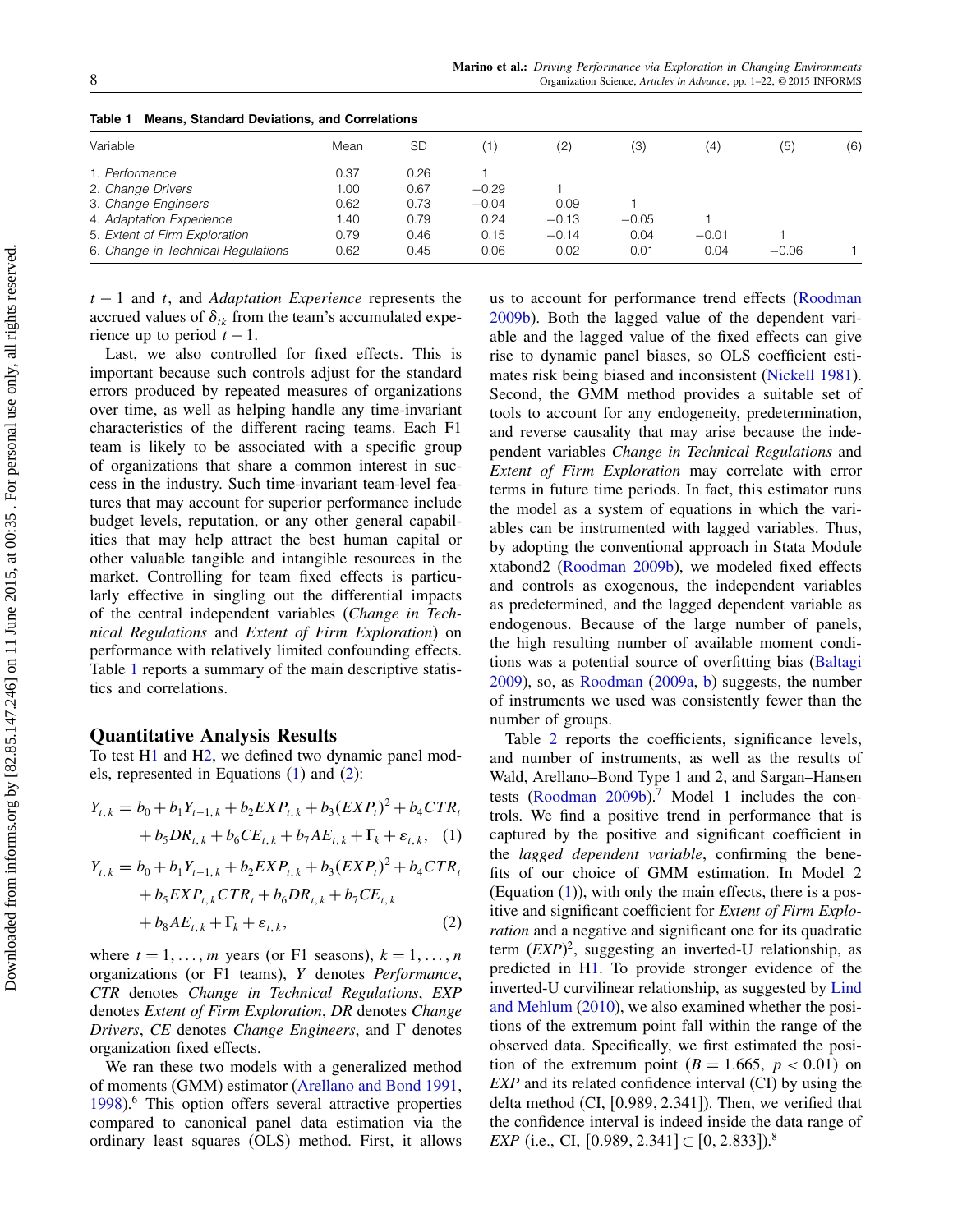|                                                                     | (1)        | (2)                  | (3)                   |
|---------------------------------------------------------------------|------------|----------------------|-----------------------|
| Intercept                                                           | $0.231***$ | $0.133*$             | 0.076                 |
|                                                                     | (0.050)    | (0.052)              | (0.060)               |
| $Pertormance_{t-1}$                                                 | $0.347*$   | $0.285**$            | $0.323**$             |
|                                                                     | (0.143)    | (0.105)              | (0.103)               |
| Change Drivers                                                      | $-0.046$   | $-0.051*$            | $-0.045*$             |
|                                                                     | (0.028)    | (0.020)              | (0.020)               |
| Change Engineers                                                    | $-0.001$   | $-0.002$             | $-0.008$              |
|                                                                     | (0.020)    | (0.015)              | (0.014)               |
| <b>Adaptation Experience</b>                                        | 0.013      | 0.032                | 0.017                 |
|                                                                     | (0.030)    | (0.023)              | (0.024)               |
| <b>Extent of Firm Exploration</b>                                   |            | $0.174**$<br>(0.063) | $0.258***$<br>(0.071) |
| (Extent of Firm Exploration) <sup>2</sup>                           |            | $-0.052*$<br>(0.025) | $-0.056*$<br>(0.025)  |
| Change in Technical                                                 |            | 0.030                | $0.106*$              |
| Regulations                                                         |            | (0.028)              | (0.051)               |
| Firm Exploration $\times$ Change in<br><b>Technical Regulations</b> |            |                      | $-0.127*$<br>(0.052)  |
| Firm fixed effects                                                  | Yes        | Yes                  | Yes                   |
| Wald $(\chi^2)$                                                     | $35.00***$ | 52.39***             | 112.40***             |
| # Instruments                                                       | 6          | 18                   | 22                    |
| AR(1)                                                               | $-2.43*$   | $-2.34*$             | $-2.44*$              |
| AR(2)                                                               | 1.71       | 1.58                 | 1.78                  |
| Sargan-Hansen                                                       | 3.53       | 10.65                | 15.53                 |

<span id="page-9-0"></span>Table 2 Results of Two-Way System GMM [Blundell and Bond](#page-19-16) [\(1998\)](#page-19-16) Model Estimation

Notes.  $N = 346$ . Robust standard errors are in parentheses.

 ${}^*p$  < 0.05;  ${}^{**}p$  < 0.01;  ${}^{***}p$  < 0.001.

In Model 3 (Equation [\(2\)](#page-8-1)), the coefficient of the twoway interaction term between Extent of Firm Exploration and Change in Technical Regulations is negative and significant ( $B = -0.127$ ,  $p < 0.05$ ), suggesting support for [H2.](#page-6-0) To gain further insight into the moderation effect of the curvilinear relationship in Model 3, we further conducted a graphical analysis using conventional approaches [\(Aiken and West](#page-19-17) [1991,](#page-19-17) [Bauer and Curran](#page-19-18) [2005,](#page-19-18) [Cohen et al.](#page-20-29) [1983\)](#page-20-29). Figure [1](#page-9-1) reports the fitted values (based on Model 3) of the relationship between the Extent of Firm Exploration and Performance at three representative levels of the moderator (Change in Technical Regulations)—at the mean, and at minus and at plus one standard deviation [\(Aiken and West](#page-19-17) [1991\)](#page-19-17). The graphical analysis fully supports the effects predicted in [H2.](#page-6-0) In fact, the level of performance peaks around an exploration level of about 2.1, when regulatory changes are low. In contrast, when the moderator is set one standard deviation above the mean, the value of exploration at which performance peaks is about 1; beyond this value, exploration becomes increasingly dysfunctional.<sup>9</sup>

To supplement the evidence from the above graphical analysis, we proceeded as follows. We first verified that each curve in Figure [1](#page-9-1) has indeed an inverted-U shape by applying the same test that we used to test [H1](#page-5-0) [\(Lind](#page-20-28) [and Mehlum](#page-20-28) [2010\)](#page-20-28). The results of the tests confirm that in each curve the extremum point falls within the range



<span id="page-9-1"></span>Figure 1 Interaction Effect Among Change in Technical

of EXP. We then compared the exact estimations of the extremum point positions in the curves obtained by plugging in values of Change in Technical Regulations equal to the mean minus and plus one standard deviation. The analyses confirmed and specified the insights of the graphical analysis as the former estimate  $(CTR_{mean-SD}:$  $B = 2.106$ ,  $p < 0.01$ ) resulted to be greater than the latter ( $CTR_{mean+SD}$ :  $B = 1.089$ ,  $p < 0.01$ ). Finally, we performed a statistical test that rejected the hypothesis that the difference between  $CTR_{mean-SD}$  and  $CTR_{mean+SD}$  is null ( $B = 1.144$ ,  $p < 0.05$ ), thus providing full support for [H2.](#page-6-0)

Essentially, our statistical results indicate that although the Extent of Firm Exploration has an inverted-U relationship with Performance, the value of exploration at which performance peaks decreases as environmental (i.e., regulatory) changes increase in magnitude (i.e., become more radical).<sup>10</sup>

### Qualitative Analysis Methods

Our quantitative model above relies on precise metrics of the Magnitude of Regulatory Changes and firm strategic choices regarding the Extent of Firm Exploration and Performance, thus enabling a faithful test of the alternate logic put forth in this paper—i.e., that environment changes of high magnitude disturb the fit of system architecture, thus causing the optimum trade-off point between exploration and performance to recede. In this section, we take further steps to articulate the precise nature of this underlying logic by grounding an in-depth qualitative analysis on historical archival data that helps reveal the logical threads behind the empirical effects shown earlier. Our methodological approach is consistent with other well-known studies of organizational capabilities involving complex processes (e.g., [Gavetti](#page-20-30) [2005\)](#page-20-30). Following accepted practices (e.g., [Eisenhardt](#page-20-31) [1989,](#page-20-31) [Siggelkow](#page-21-27) [2007,](#page-21-27) [Yin](#page-21-28) [2008\)](#page-21-28), we select a representative season, i.e., one with a radical regulation change,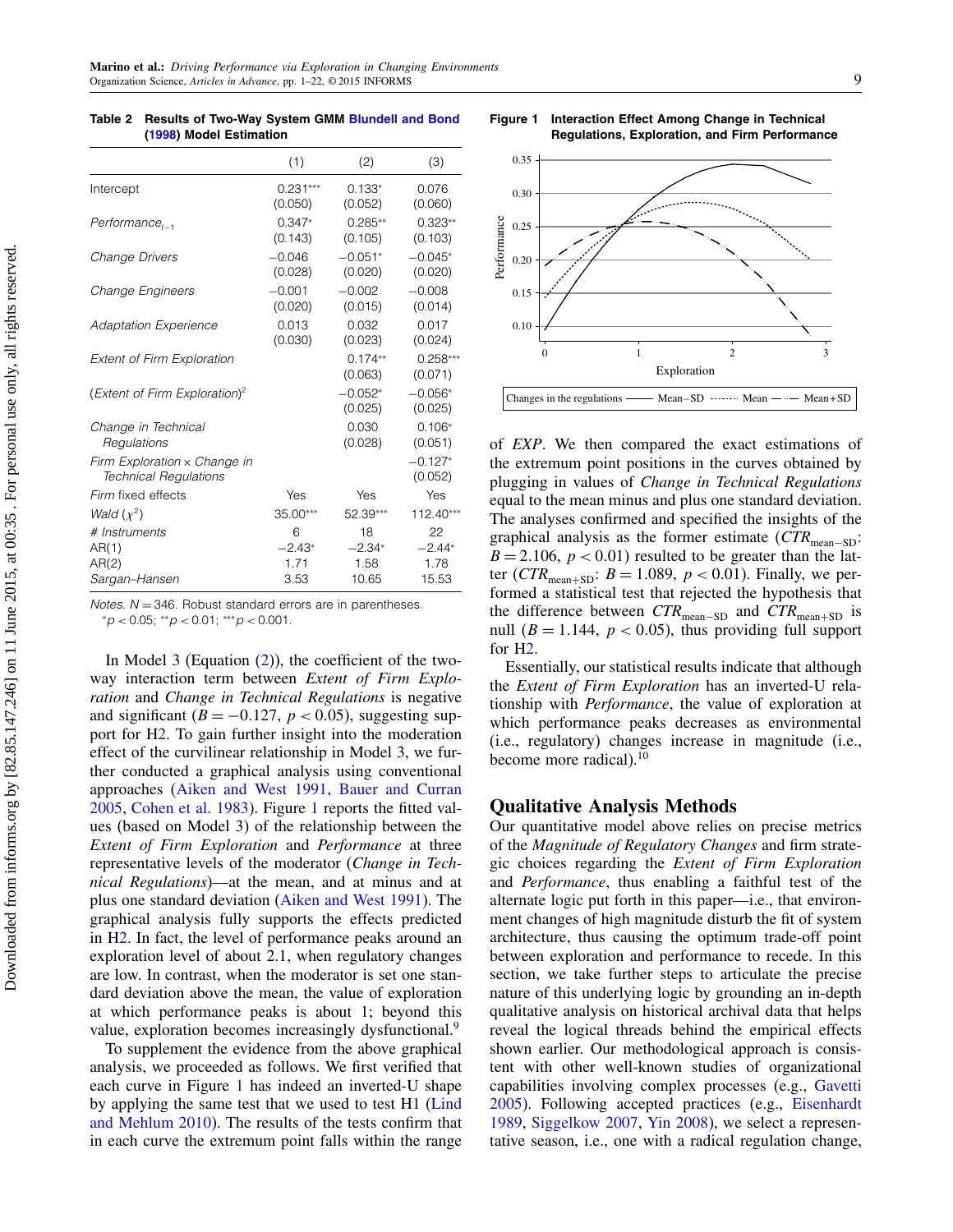and contrast its effects across multiple teams following diverse strategies (i.e., engaging in more or less extensive exploration). In this study, our specific focus is the 2009 season, and the particular radical component involved is a new energy-efficient technology known as the kinetic energy recovery system—or simply, KERS.

Industry experts agree that this season gave an acute demonstration of the different teams' approaches to innovation vis-à-vis the changes promoted by the FIA [\(Aversa](#page-19-19) [2013\)](#page-19-19). In the words of Sebastian Vettel, a Red Bull team driver, 2009 saw "the biggest change in history of F1," one that he felt would "spice up the race" (AutomotiveTV.com 2009). Furthermore, the relative recentness of this season and the enormous interest it excited in the media, industry, and fans afford us access to a vast selection of secondary data. We used online (e.g., Web crawlers) and off-line (e.g., libraries, archives) search mechanisms to scan multiple sources (e.g., videos, articles, industry reports, interviews, books, audio files, pictures, and blueprints) to examine all the managerial, strategic, and competitive aspects that characterized the season, consulting over 300 documents (readily available from the authors on request), the vast majority of which are used by F1 insiders themselves (e.g., Formula1.com, BBC Sport archives, [Autosport.com,](Autosport.com) FIA official regulations, Racecar Engineering, the F1 special report in the Financial Times online, etc.). Three scholars intimately familiar with F1 examined all these files independently multiple times, identifying keywords and critical interpretations, and afterward discussed the archival data together and sought a fit between their collective interpretations and information from these external sources. To strengthen the reliability of our triangulation, we followed the suggestion of [Gioia et al.](#page-20-32) [\(2013\)](#page-20-32) that one rater should act as a "devil's advocate," openly challenging the validity of the ideas presented by the others.

This thorough archival search helped us build a broad map of events that tracked race performance back to the challenges of fitting new technologies to the cars' architectures, and further back to managerial choices about the extent of their teams' explorations of the external environment. For instance, when cars failed, we searched for technical reports that provided interpretations of the causes. Thus, we were able to trace car performance and championship results against technological changes and identify the core mechanisms affecting vehicle architecture and component choices, which in turn correspond to teams' choices about their exploration levels in that season. Because official sources often report quotes and interviews from experts and F1 professionals (e.g., drivers, managers, directors, suppliers), we were able to ground our interpretations on direct comments from the very people who lived those events. And their retrospective bias was minimized because of the temporal proximity of the circumstances—for example, the articles consulted yielded quotes from postrace press

conferences, where team managers and drivers provided their immediate and impromptu interpretations of the situation. We selected a set of the most significant quotes from these protagonists, and use them to enrich our descriptive narrative of the events in the section below. We then aggregated the first-order data into broader second-order constructs that represent the central building blocks of our conceptual model on the performance effects of exploration in changing environments (see Table [3\)](#page-11-0). Following accepted practices (e.g., [Locke](#page-21-29) [2001,](#page-21-29) [Maitlis and Lawrence](#page-21-30) [2007,](#page-21-30) [Stigliani and Ravasi](#page-21-31) [2012\)](#page-21-31), we summarized both first- and second-order categories and connected them to the basic interaction model that informs our quantitative analysis presented earlier.

Finally, in collecting qualitative data from our panel, we interviewed external informants from very different fields (e.g., academia, F1 racing, expert media, motorsport historians, and F1 fans) to assess the face validity of the causal interpretations we offer in our theoretical model. This work involved 35 hours of interaction with a total of nine external informants, who overwhelmingly corroborated our interpretations, giving us confidence about the robustness and external validity of the theoretical inferences we present. We review the regulatory changes that affected car design in 2009, analyze how teams reacted in terms of their strategic exploration choices, and finally identify the mechanisms underlying the interactions between environmental changes and exploration as it affected team performance in the F1 championship in that season.

## Qualitative Analysis Results

Following some years of relative technological stability, the FIA introduced several new rules in 2009 that affected all components of F1 race cars: engine, chassis, aerodynamics, mechanics, tires, and electronics. These diverse parts have such a symbiotic codependence that even minute changes in one (e.g., aerodynamics, engine) could affect multiple other parts (e.g., brake mechanics, weight) and have subsequent effects elsewhere (e.g., tire efficiencies), so the challenges of architectural fit are quite immense, reflecting the complex nature of the race car as a system. In addition to the challenges resulting from these mandatory technological changes, the teams had to cope with major limitations on their research and development (R&D) resources in 2009: specifically, FIA banned all in-season testing, put a strict cap on windtunnel simulation time, and allowed only a maximum of eight engines per driver over the season. These resource restrictions were meant to equalize the playing field and boost rivalry, but they gave F1 teams less time to study engineering specifics for the season, and so curtailed their ability to understand fully the consequences of the technological advancements outlined in the new season regulations and achieve a well-balanced car. Many teams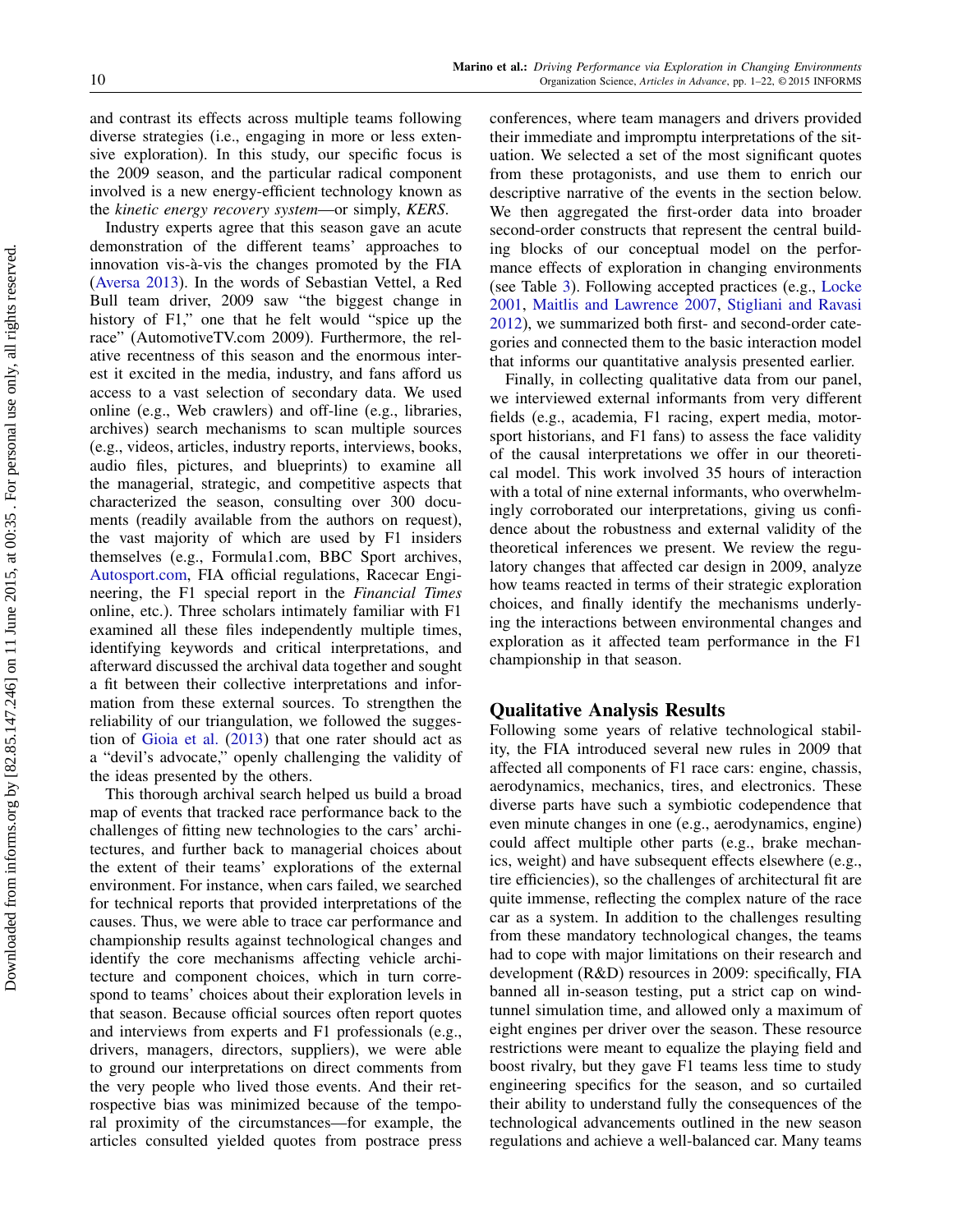| Model                                    | Second-order<br>constructs                                                         | First-order<br>constructs                                                           | Empirical evidence                                                                                                                                                                                                                                                                                                                                                                                                                                                                                                                                                                                                                                                                                                                                                                                                                                                                                                                                                                                                                                                                                 |
|------------------------------------------|------------------------------------------------------------------------------------|-------------------------------------------------------------------------------------|----------------------------------------------------------------------------------------------------------------------------------------------------------------------------------------------------------------------------------------------------------------------------------------------------------------------------------------------------------------------------------------------------------------------------------------------------------------------------------------------------------------------------------------------------------------------------------------------------------------------------------------------------------------------------------------------------------------------------------------------------------------------------------------------------------------------------------------------------------------------------------------------------------------------------------------------------------------------------------------------------------------------------------------------------------------------------------------------------|
| Independent<br>variable<br>(main effect) | High firm<br>exploration                                                           | KERS (Ferrari,<br>McLaren, BMW,<br>Renault)                                         | -Device novelty: KERS is new to F1 and the automotive industry in<br>general<br>-Technology novelty: Limited understanding of the mechanical and<br>electrical principles to engineer the KERS<br>-No engineering guidelines from FIA to engineer the KERS, nor any<br>suggestion whether to opt for a make or buy strategy<br>-KERS destroys the value of present knowledge because it forces<br>teams to redesign the entire car modular architecture                                                                                                                                                                                                                                                                                                                                                                                                                                                                                                                                                                                                                                            |
|                                          | Low firm<br>exploration                                                            | Double diffuser<br>(Brawn GP);<br>Improved<br>exhaust and<br>side-pod<br>(Red Bull) | -Established device: Common solutions in F1 and the automotive<br>industry in general<br>-Established technology: Good understanding of the engineering,<br>mechanical, aerodynamics, and electrical principles<br>-Detailed guidelines provided by FIA; former blueprints and designs<br>available<br>-Teams optimize and fine-tune the value of present knowledge as they<br>merely entail redesigning of parts already included in the car modular<br>architecture, and thus formally accepted by the governing body                                                                                                                                                                                                                                                                                                                                                                                                                                                                                                                                                                            |
| Independent<br>variable<br>(moderator)   | Radical regulation<br>change                                                       | Redefinition<br>of the product<br>architecture                                      | -Engine: Limit of eight race/qualifying engines for the whole season<br>(every new engine above this eight results in 10-place grid penalty);<br>engine reduction from 19,000 rpm to 18,000 rpm<br>-Chassis: Reduction in the ground clearance of front wing from 150 mm<br>to 50 mm<br>-Aerodynamics: Ban of almost all aerodynamic devices other than front<br>and rear wings; reduction of rear wing width from 1,000 mm to<br>750 mm and increase in height from 800 mm to 950 mm; reduction in<br>the ground clearance of front wing from 150 mm to 50 mm and<br>increase in width from 1,400 mm to 1,800 mm; rear diffuser to be<br>longer and higher; variable front aerodynamic devices permitted<br>(with limits in car stability)<br>-Mechanics: Introduction of KERS (kinetic energy recovery system) to<br>store some of the energy generated under braking and convert it into<br>a temporary horsepower increase of around 80 hp that can be used<br>6.6 seconds per lap by the drivers for overtaking<br>-Tires: Reintroduction of the slick type<br>-Weight: Reduction to 1,333 lb |
|                                          |                                                                                    | <b>R&amp;D</b> limitations                                                          | -Tests: All in-season tests banned<br>-Wind-tunnel: Severe hour reduction in wind-tunnel analysis<br>-KERS: No engineering specification provided                                                                                                                                                                                                                                                                                                                                                                                                                                                                                                                                                                                                                                                                                                                                                                                                                                                                                                                                                  |
| Underlying<br>mechanisms                 | Compound effects<br>of radical<br>regulation<br>change on high<br>firm exploration | Mechanism 1:<br>Problems in<br>architectural<br>redesign                            | -Architectural redesign: Introducing alien technology forces team to<br>redesign entire car architecture and the modular fit between its<br>different parts<br>-Reliability issues: Little knowledge about the KERS technology creates<br>problems of reliability, such as electrical shocks, battery overheating,<br>fire and ultimately car failure<br>-Modular architecture problems:<br>• The additional weight to fit the KERS into the cars limits the<br>amount of ballast available to optimize the cars' balance<br>• The KERS can be applied only to light drivers<br>• The KERS does not fit all the driving styles and some drivers<br>refuse it                                                                                                                                                                                                                                                                                                                                                                                                                                       |
|                                          |                                                                                    | Mechanism 2:<br>Time-based<br>cognitive<br>limitations                              | -Lack of official guidelines on KERS increase the confusion about<br>selecting the best available option to engineer its technology<br>-Limitations in R&D (ban of in-season testing and reduction in<br>wind-tunnel analysis) limit the understanding of KERS and slow down<br>the development of complementary technologies that can maximize<br>KERS' performance (i.e., DRS)<br>-Limitations in R&D (ban of in-season testing and reduction in<br>wind-tunnel analysis) constraint the understanding of the potential<br>benefits that KERS can actually provide during races                                                                                                                                                                                                                                                                                                                                                                                                                                                                                                                  |

<span id="page-11-0"></span>

|  |  |  |  |  |  | Table 3 Qualitative Codification of the Model's Variables. Mechanisms, and Effects on Performance |  |  |  |  |
|--|--|--|--|--|--|---------------------------------------------------------------------------------------------------|--|--|--|--|
|--|--|--|--|--|--|---------------------------------------------------------------------------------------------------|--|--|--|--|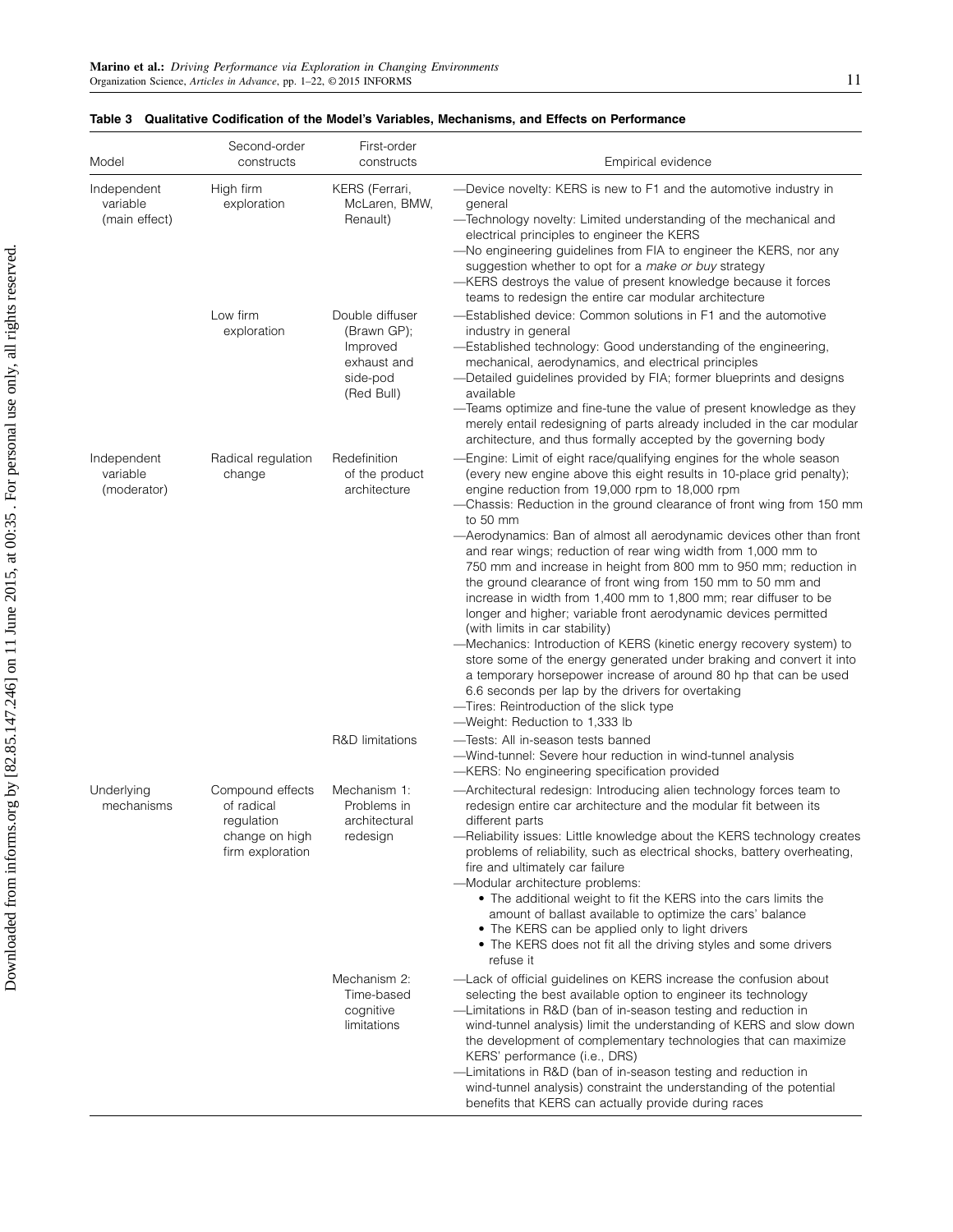| Model                                   | Second-order<br>constructs                                                                                 | First-order<br>constructs                                                    | Empirical evidence                                                                                                                                                                                                                                                                                                                              |  |  |  |  |  |
|-----------------------------------------|------------------------------------------------------------------------------------------------------------|------------------------------------------------------------------------------|-------------------------------------------------------------------------------------------------------------------------------------------------------------------------------------------------------------------------------------------------------------------------------------------------------------------------------------------------|--|--|--|--|--|
| Effects on the<br>dependent<br>variable | Negative<br>Effects on<br>performance for<br>performance<br>the teams who<br>opted for high<br>exploration |                                                                              | -Constructors' Championship: All top-teams perform very poorly<br>despite benefitting from more and better resources<br>-Drivers' Championship: All the top-teams drivers perform very poorly<br>despite their experience and the fact they race for a team with more<br>and better resources                                                   |  |  |  |  |  |
|                                         |                                                                                                            | Positive<br>performance for<br>the teams who<br>opted for low<br>exploration | -Constructors' Championship: Two relatively inexperienced teams<br>(Brawn GP and Red Bull) get the first two positions in the ranking by<br>winning 14 out of 17 races<br>-Drivers' Championship: Brawn GP and Red Bull's drivers get the first<br>four positions in the ranking, despite their limited experience and<br>mediocre past results |  |  |  |  |  |

#### Table 3 (cont'd)

worked around these limits by using official races to test innovations, although this approach increased their risks of failure and hit the more innovative teams especially hard.

As noted above, in addition to these requirements, the FIA's 2009 guidelines also allowed for optional technological advancements, such as the KERS, a device that stores the kinetic energy from the waste heat created by the car's brakes. Once converted into electrical power and stored in a dedicated battery, this energy is then made available for acceleration. Although there was an overall push in F1 toward the development of such fuel-efficient ecologically friendly technologies, this initiative also promised to increase viewer excitement as the KERS facilitates overtaking. But the FIA established very strict rules regarding its output and use, for instance, the system could only deliver a maximum of 80 extra horsepower (about 10% over current output), and was only allowed to be turned on for 6.6 seconds per lap, either in a single or in multiple short bursts. No energy recovery system had ever been adopted in F1 racing before, such that not even the FIA had been able to provide base engineering guidelines. The core concept was based on a prototypical hybrid technology, the mechanical and electric principles of which were still largely unknown in the industry; so KERS was new in absolute terms, even to the most experienced teams. The FIA allowed teams significant creative room around the KERS design and mechanics:

Unlike the engine, there is full development freedom on KERS. And like any new technology it's only natural to expect the system to develop as you learn more about it. Every team will be updating their systems during the season. (Paddy Lowe, McLaren Engineering Director; Formula1.com 2008)

These qualities—that it was not a requirement, that it was entirely new, and that teams were free to explore it—make the KERS a suitable illustration for studying our underlying logic. In fact, the extensive exploration of the KERS core technology and design that teams undertook in the 2009 season, along with the dramatic reduction in their analytical and R&D assets (that stressed their engineers' cognitive limits) significantly increased the complexity of fitting and rebalancing the delicate architecture of F1 cars. In the words of industry insiders:

KERS requires a lot of fine-tuning to the car. It has to recharge itself—so when you press the brakes, it generates an extra resistance that you have to somehow compensate for to balance it out. That means interacting with the engine braking and the brake balance. You just have to find the best compromise; it's not just installing the KERS and going quicker, you have to balance it into the whole system. (Pedro De La Rosa, McLaren test driver; Formula1.com 2008)

KERS does require a little extra attention from the driver. And it certainly harms your weight distribution. You have less weight to play with, so set-up work becomes a little trickier. (Christian Klien, BMW test driver; Formula1.com 2009)

In line with their continuous enthusiasm for groundbreaking innovations, all the major teams—Ferrari, BMW, Renault, Toyota, Williams, and McLaren responded with great interest to the FIA's suggestions about introducing the KERS, and invested considerable preseason R&D resources into testing the device (i.e., they opted for higher exploration). With the exception of Toyota and Williams, they all deployed KERS-equipped cars at the first 2009 Grand Prix, a few months later. But the FIA cap on R&D activities increased the uncertainty around the system, and turned teams' initial enthusiasm into concerns; they actually began to wonder whether the efforts, costs, and risks involved would be sufficiently repaid by the potential benefits.

In contrast, the less explorative teams avoided the KERS altogether, explaining their decisions by pointing to the poor results from preseason tests and budget limits. Ross Brawn, the celebrated former Ferrari technical director and (from 2009) Brawn GP team principal foresaw some of the critical issues the KERS would bring in terms of its value, and the many challenges involved in debugging the car's architectural fit:

The theoretical advantage of having KERS is perhaps 2 or 3 tenths of a second per lap  $($ ...) but you lose in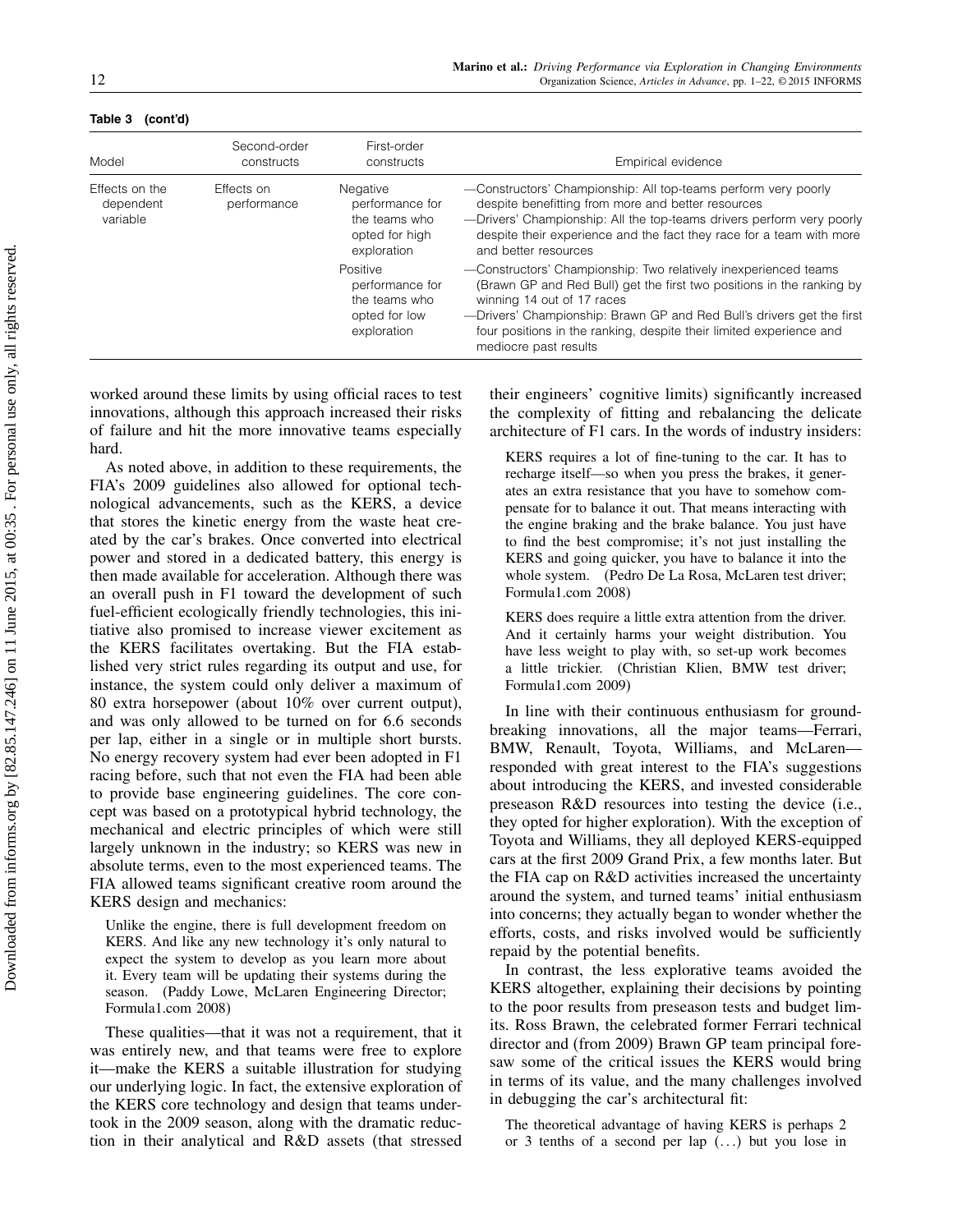terms of weight, packaging, and torsional moment at the back. In any case, there is no clear decision on KERS. I think it will take a while before we can eliminate the disadvantages. There will be a number of KERS versions, and perhaps...more versions that we haven't thought of so far. For us the system only starts to work when we overcome the disadvantages. (Ross Brawn, Brawn GP Technical Director; F1 Technical 2009)

Following an alternative exploration strategy, the teams that decided to forgo developing KERS (including Brawn GP and Red Bull, both new upstart teams at that time) undertook instead significant efforts to optimize existing components (i.e., they opted for less extensive exploration). For example, they both introduced aerodynamic undersides, known as double diffusers, and improved their sidepods and exhaust systems. In contrast to the KERS, these changes were considered more incremental in nature and represented relatively marginal improvements of existing components based on established fieldspecific knowledge, to comply with the 2009 FIA rules. Ross Brawn affirmed that the double diffuser was "an innovative approach to an existing idea," and, despite various complaints from rival teams, the FIA declared it a "legal adaptation" [\(Aversa](#page-19-19) [2013,](#page-19-19) p. 16). Adrian Newey, Red Bull's chief technical director, also opted for a moderately conservative exploration approach, as his team expressed concerns over the architectural fit costs of the KERS and suggested it was unadvisable to push exploration far beyond what the regulation required:

We have taken a clean sheet, blue-sky approach, looking at the implications of the rules and how to interpret them,  $\ldots$  not changing things simply for the sake of it. (Adrian Newey; Formula1.com 2009)

And indeed, Ross Brawn's concerns materialized in the exploration-prone teams' experiences. Even in the pretesting season, the adoption of the KERS revealed problems across interfaces with various other components. What complicated things was not merely the fact that the KERS itself was still being developed, but that the testing of its effective integration during the first (i.e., premanufacture) stages of vehicle design was limited to simple simulations. In the words of an industry insider:

The KERS is a complex system, not only technologically regarding the battery and the control system, but also regarding the logistical management of the parts, which is very complex. (Luca Marmorini, Ferrari Powertrain Chief Engineer; Formula1.com 2011)

Because of the tightly embedded nature of the car's multiple components, the KERS also imposed technical limitations on the evolution of the general car architecture. For example, FIA imposes minimum-weight rules for safety reasons, which in 2009 was 1,333 lbs, driver included. By locating ballast units around the car, teams could optimize the car balance taking the cars' actual weight up to the minimum required. But the KERS added around 66 lbs of nonadjustable weight, thus raising balancing and torsional problems:

In practice, constructors build their racing cars much lighter than the regulations require, and then bring them up to the mandatory minimum by adding ballast as low down as possible, and where it will best improve the vehicle's handling and reduce its tyre wear. That depends on the driver and the circuit. With less ballast to distribute optimally around the car, a heavier driver is already at a competitive disadvantage. Include KERS and the car could be out of the running altogether, despite having a peak power 10% more than normal. The extra weight could also rob the car of its full fuel load, forcing it to make extra pit stops during a race. ([The Economist](#page-20-33) [2009\)](#page-20-33)

In subsequent phases, when drivers began testing the F1 cars, other system misfit issues arose. Because the KERS boost could only be activated in certain circumstances, it required mental as well as visual agility from drivers to track panel indicators and nuances of the racetrack itself, which did not fit every driving style, and in fact negatively impacted performance for some of them:

It's how much I take my eyes off the track, that's the worry....I had headaches the first time...because you're trying to read what the steering wheel says. (Rubens Barrichello, Brawn GP driver; [Spurgeon](#page-21-32) [2011b\)](#page-21-32)

Compounding the ballast distribution problem, the KERS was hard to implement in cars with heavy drivers. Some teams that mounted the KERS forced their drivers to undergo rigid diets to address the problem of nonadjustable weight in the car architecture. But these diets impacted their physical abilities, and several of them struggled to perform during races:

F1 drivers found themselves not always in the best of health thanks to their weight loss. During the extreme heat and physical strain of some of the Formula 1 races, driver[s] can lose up to 5 kilos of weight. At the hottest early race of the season in 2009, Alonso also found himself in another very difficult situation: His water bottle broke and he had nothing to drink throughout the race. Having lost 5 kilos over the winter, then a further 5 kilos or so during the race, and without anything to drink, the Spanish driver collapsed after the race in a state of dehydration. [\(Spurgeon](#page-21-33) [2011a\)](#page-21-33)

With the added limitations on testing resources, teams struggled to balance their vehicles even as the season progressed. The fit difficulties also led to vehicle reliability issues that continued throughout the season, in the form of electrical shocks, batteries overheating, and even fires. In fact, the 2009 season brought an increased number of car breakdowns, especially in teams that adopted the KERS:

And as it was in an early stage of development as the season began, it was also unreliable for many teams. The Ferrari team suffered KERS breakdowns on race weekends in what became its worst season start in decades when it failed to score any points in the first three races. [\(Spurgeon](#page-21-34) [2010\)](#page-21-34)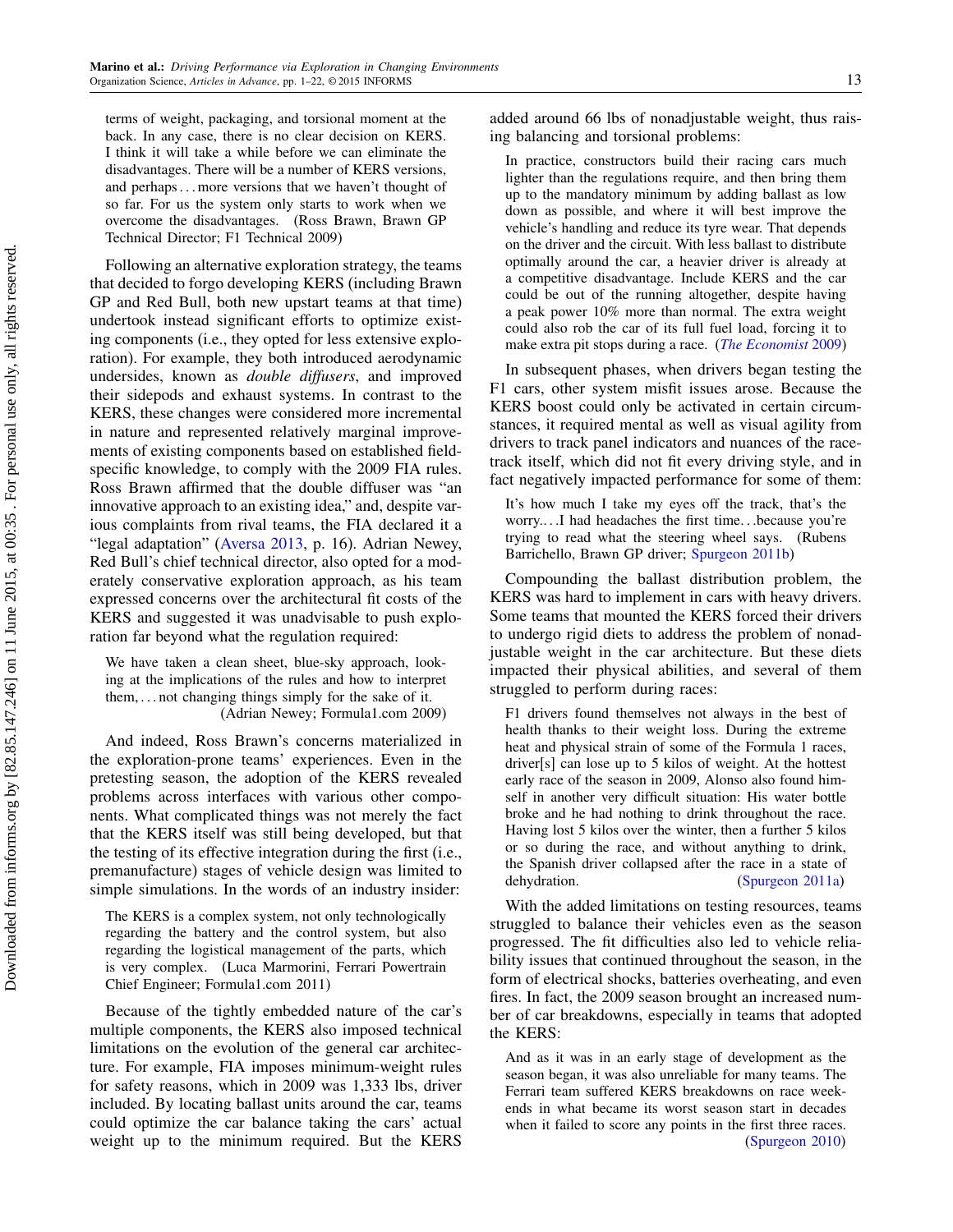Given these mounting problems, some teams took the radical step of cancelling their adoption of the KERS:

We're keeping working on our KERS. I'm not saying we won't run it this year but it will be difficult to run it on the car and have the car set in its optimum performance window. (Patrick Head, Williams technical director; Formula1.com 2008)

It was not until the 2011 season that teams finally figured that an adjustable flap—the drag reduction system (DRS)—would prove to be the only way to get the best out of the KERS.

Essentially, qualitative evidence suggests that organizations are likely to find radical regulatory changes challenging, in that they magnify the need to redefine and reshape product system architecture throughout the entire product development process. For this reason, in this environment, strategies of greater exploration are likely to prove suboptimal. Based on our analysis of the qualitative evidence above, Figure [2](#page-14-0) highlights the causal logic in this process by isolating two mechanisms that make system rebalancing a complex task: (a) novel components drastically complicate the problems of architectural design (Mechanism 1), particularly in the design and prototyping phases, and (b) organizations' time-based cognitive limitations (Mechanism 2) can damage their ability to overcome such challenges promptly, particularly during the product's actual life.

The performance implications arising from different exploration-based strategies corroborate our logic above. To highlight broader nuances, we consider both the Constructors' and the Drivers' Championships. The especially turbulent regulatory environment of the 2009 season challenged all teams and led to general decreases in car speeds compared to the previous year. And it is clear that the teams that explored farther afield (i.e., experimented with the KERS) had an even rougher year and suffered significant performance handicaps. F1 teams spent a total of US\$64 million experimenting with the KERS technology in 2009, but the innovation turned out to be less effective than teams had initially hoped. In their best laps, KERS-equipped cars, although super charged with some 10% additional horsepower, gained only twoor three-tenths of a second, and saved only 0.021 liters of fuel.

But more telling are the overall performance results, when these gains are taken together with the difficulties of balancing the car architecture (brakes, ballast weight, driver fit, etc.). Published reports highlight that the teams officially regretted their decision to explore the KERS in the 2009 season. The teams who ended up with the best championship results were those who opted for standard, reliable, no-frills cars that, whereas they complied strictly with the new FIA regulations, stuck to a strategy of more moderate exploration based on technology optimization of well-established components, such as Brawn GP's double diffuser and Red Bull's improved sidepod and exhaust. The season ended up with a rare result in F1 history, with two young and relatively inexperienced teams winning first (Brawn GP) and second places (Red Bull) in the Constructor's Championship, recording substantial point leads over the budget-rich and more highly innovative Ferrari, McLaren, Williams, Renault, and BMW teams. Interestingly, Ferrari (third place) and McLaren (fourth place) scored less than half of the points of the two top-ranked teams, whereas BMW (fifth place) only began earning more points toward the end of the season, when it decided to suspend the KERS project. As "rookies," Brawn GP and Red Bull could hardly have been predicted to do so well. Brawn GP was created in 2009, from a "last-minute" management buyout of the failing Honda Racing  $F1$  team,<sup>11</sup> whereas Red Bull in turn emerged from the ashes of Jaguar GP, which is remembered as one of the least successful F1 ventures. In line with the constructor's ranked results, the Driver Championship went to Jenson Button (Brawn GP), who had been a comparatively unsuccessful driver since his debut in 2000, had not won a championship

#### <span id="page-14-0"></span>Figure 2 Problems in Architectural Redesign and Time-Based Cognitive Limitation Throughout the Product Development Process

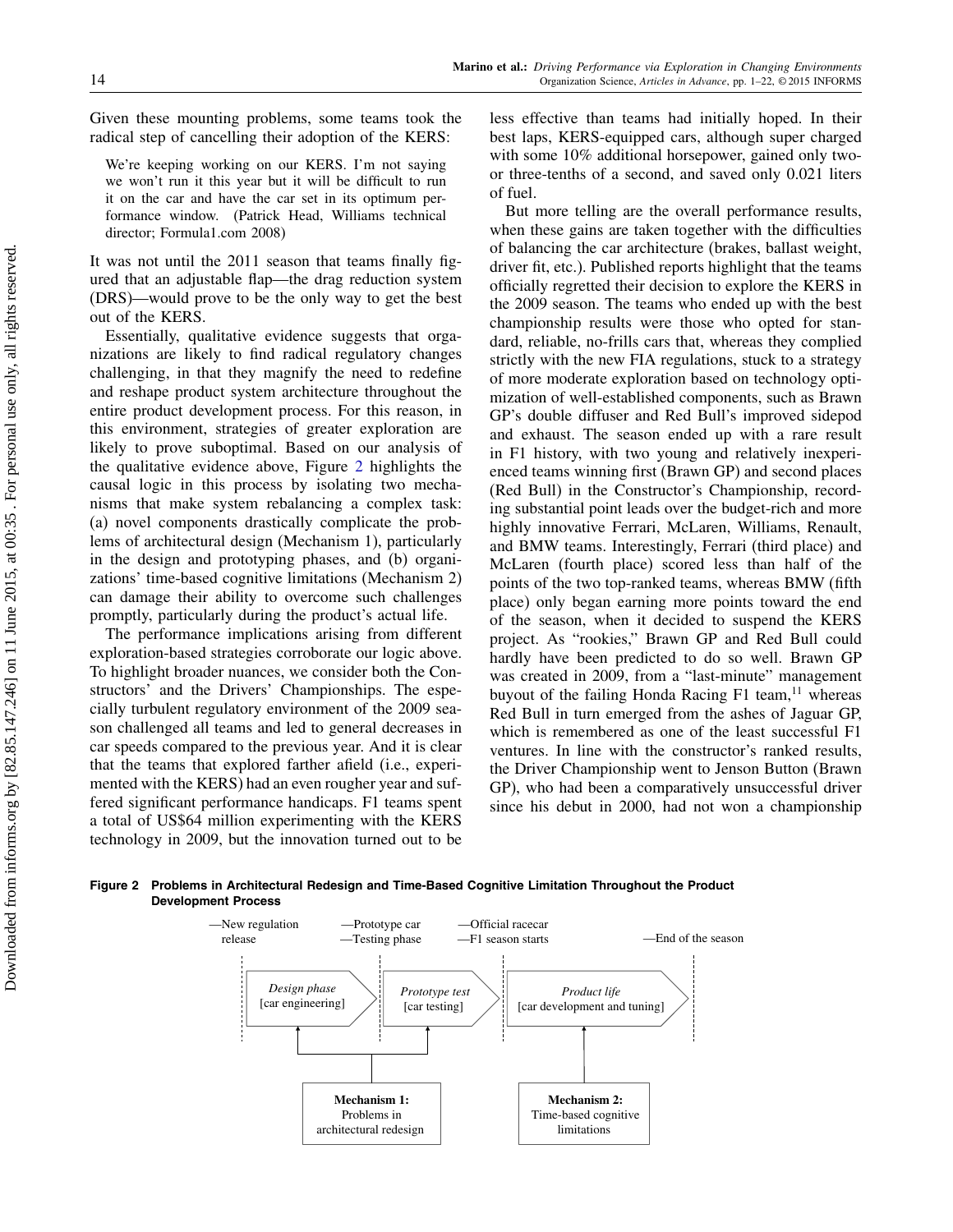before, and had only achieved mediocre results in the two previous seasons (15th in 2007 and 18th in 2008). The young and inexperienced Sebastian Vettel of Red Bull came second, whereas Rubens Barrichello (Brawn GP) and Mark Webber (Red Bull) finished third and fourth. The first top-team driver was Lewis Hamilton (fifth), who only amassed half as many points as Button. Analysts observed that the exploration of the KERS correlated negatively with race performance:

After years of domination by McLaren, Mercedes and Scuderia Ferrari, this season saw an underdog driver win a Grand Prix. It was even more surprising as it was the teams without KERS that were doing well in the championship. (TheSportsCampus.com 2010)

The negative effects of adopting the KERS were particularly visible given the qualities of teams who lost out, but could normally have expect better results: higher budgets, better drivers, longer experience, and greater visibility, among others. In sum, we believe the KERS case offers useful theoretical insights that pinpoint the precise logical thread underlying the findings from our quantitative empirical model. When environmental changes are radical, firms are likely to have to cope with perhaps substantial problems of product architectural fit and significant cognitive limits inherent in a fiercely competitive and technologically dynamic environment involving complex systems. We find that dynamic environments can erode the rewards of intense exploratory efforts aimed at advancing technological frontiers, which suggests that careful analyses are required of how and when exploration will or will not pay off.

Although we have largely focused on illustrating a context of radical change, as our empirical model suggests, our qualitative data support the evidence that the issues that KERS adopters faced in 2009 failed to materialize in a context of limited change of the technical regulations. Take as a representative example the case of Williams' car in 1993—a quite stable season in terms of regulations changes.

Designed by Patrick Head and Adrian Newey, Williams' FW15C car introduced some radically innovative solutions in the 1993 F1 season, such as antilock brakes, traction control, and active suspension, together with an improved Renault engine. Official sources agree the FW15C was the most technologically sophisticated Formula One car of all time. Williams' driver Alain Prost won the driver's title and with 10 victories in 16 attempts, and Williams convincingly grabbed the Constructor's Championship. The car had its debut in a year of minor regulatory changes, which did not create particular challenges in fitting the new solutions within the car architecture, which proved to be fast and reliable from the very beginning. Official sources claim the following:

Adapted to minor regulations changes, the FW15 did eventually make its competition debut at the start of the 1993 season as the FW15C. Unlike the FW14, it was designed for the latest electronic devices like the fully active suspension, so it was a much tidier package. One of the biggest tricks up the FW15C's sleeve was the hugely sophisticated active suspension system that was developed in-house at Williams. This allowed the suspension to be continuously optimised for each section of the track. Another feature was a "push-to-pass" button, which would raise the rear ride-height and as a result reduce the drag created by the diffuser. In addition to the active suspension the 1993 Williams also featured traction control, ABS and fly-by-wire controls.... In the next years the teams tried to reintroduce many of the driver aids but the Formula 1 cars were never so comprehensively equipped as the FW15C. This makes the Renaultengined machine perhaps the most advanced Grand Prix car ever built. [\(Ultimatecarpage.com\)](Ultimatecarpage.com)

## Discussion and Conclusion

In this paper we examine the association between exploration and performance as the environment undergoes changes of varying magnitudes. Consistent with prior literature, we first propose that performance follows exploration in an inverted-U trend, i.e., it first rises to an optimum peak and then progressively drops toward a negative tendency ([H1\)](#page-5-0). But our theoretical logic stresses a distinct rationale vis-à-vis prior literature in that the underlying mechanism behind this well-known curvilinear relation reflects the need to ascertain an architectural reorientation of components within a complex system. Furthermore (and rather more importantly), we propose and find that environmental change—considered as industrial regulatory shifts that vary from incremental to radical [\(Abernathy and Clark](#page-19-4) [1985\)](#page-19-4)—negatively moderates this exploration/performance relationship, such that the more radical the regulatory changes are, the lower the level of exploration that will be required to reach the peak (i.e., optimal) performance payoff ([H2\)](#page-6-0). We obtain empirical support for our model from a 30 year population-level panel data set from the Formula One racing industry, while we ground a qualitative case discussion on a particular race season (i.e., 2009) to unveil the underlying logic of our theory as an event of system architectural misfit.

Our study makes significant contributions to management and organization literatures. Previous studies have tended to suggest that there are positive gains to increasing exploration as environments change [\(Aghion](#page-19-1) [et al.](#page-19-1) [2005,](#page-19-1) [Blundell et al.](#page-19-0) [1999,](#page-19-0) [Geroski](#page-20-2) [1995,](#page-20-2) [Jansen](#page-20-3) [et al.](#page-20-3) [2006\)](#page-20-3). For example, [Tushman and Anderson](#page-21-5) [\(1986,](#page-21-5) p. 445) explain that incremental environmental changes tend to lead firms to pursue lower exploration strategies because their core know-how tends to be confirmed, and they tend to reach higher efficiency levels through local learning; in contrast, radical environmental changes tend to induce firms to pursue greater exploration strategies because their core know-how tends to be destroyed.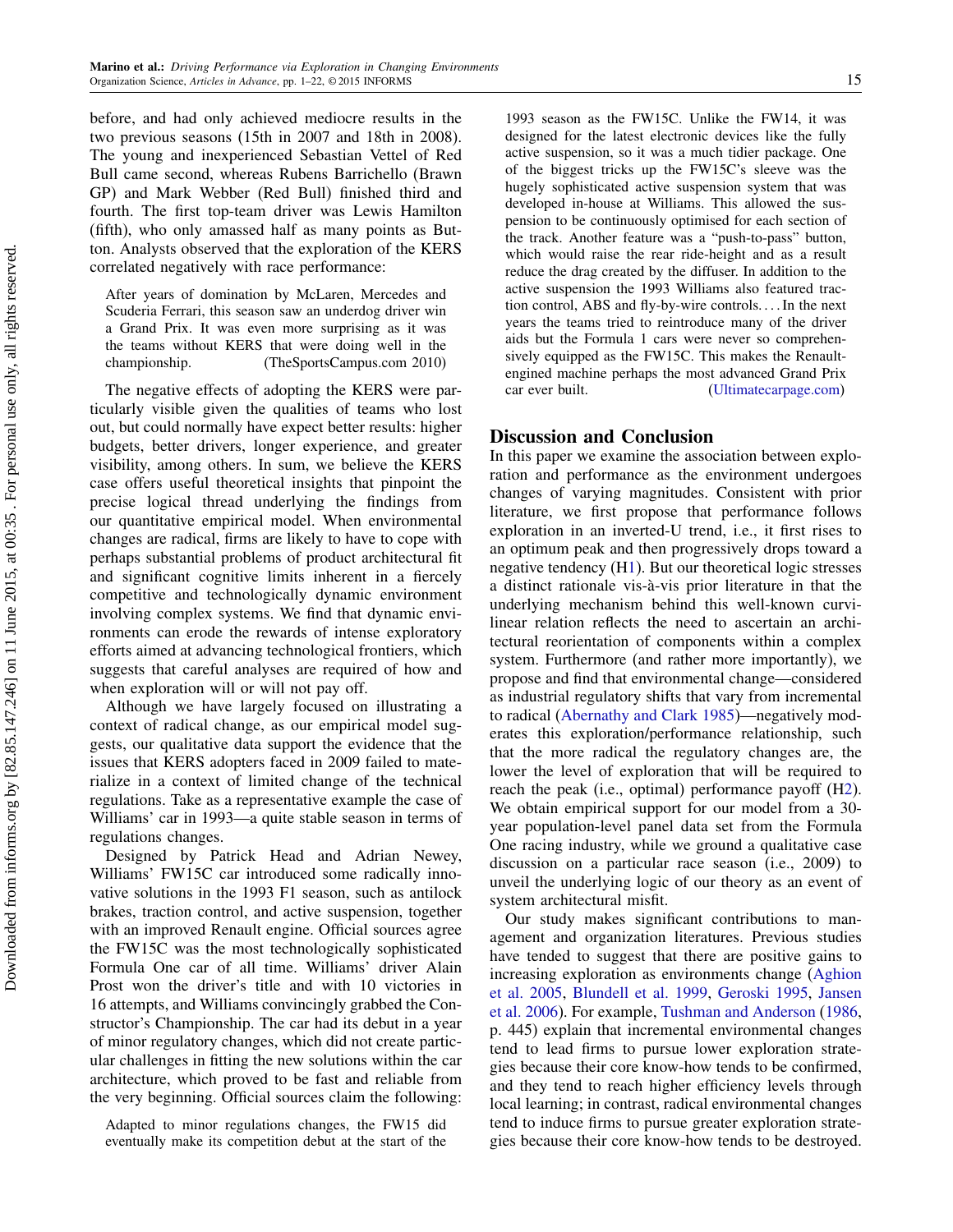Although we agree with this line of argument regarding the benefits of greater exploration, we consider that the increased challenges implicit in achieving successful architectural fit in complex modular technological systems and the cognitive limitations involved in facing radical changes in such environments can more than offset these gains, and suggest a more circumspect enthusiasm for greater levels of explorative search. Thus, we argue that increases in the magnitude of environmental changes can require different strategies from those suggested in prior literature, such that firms may stand to gain from less, not more, exploration as the magnitude of environmental changes rises. In fact, a recent pioneering study by [Posen and Levinthal](#page-21-1) [\(2012\)](#page-21-1) has already cautioned that environmental changes do not automatically suggest strategies of greater exploration. Through an elegant modeling and simulation analysis, they demonstrate that as environments change ever more frequently, the best level of firm exploration actually recedes, given that the novelties from exploratory efforts lose value much more quickly when the environment changes constantly. We concur with them in seeing a decreasing function of exploration vis-à-vis environmental changes, rather than a generally increasing one.

But the difference between our study and those examining the frequency of environmental change (e.g., [Brusoni et al.](#page-20-19) [2007,](#page-20-19) [Posen and Levinthal](#page-21-1) [2012\)](#page-21-1) is not merely one of domain. Earlier research has often assumed frequency to be homologous to, or even a substitute for, magnitude [\(McCarthy et al.](#page-21-9) [2010,](#page-21-9) p. 608). But, if assessments of the former help identify the value of exploration on the basis of how quickly the novelty of inventions erodes, we stress that analyses of the latter are needed to identify misfit in systems in their entirety. The latter argument builds on the philosophical tradition that reflects theories of complex architectures of interdependent parts [\(Simon](#page-21-7) [1962\)](#page-21-7), in which the value of new knowledge matters less than its type. For instance, we may detect very frequent environmental changes of the incremental (i.e., competence enhancing) kind, which will relieve firms from the need to search far afield to discover new technologies. But a single (i.e., infrequent) radical change (i.e., competence destroying) may demand an exploration strategy that addresses matters beyond the quick loss of a component's novelty and requires a thorough understanding about how quickly a firm's system integration capabilities may reach their limits.

The two logics (i.e., whether the novelty of a component discovered via exploration dwindles more quickly versus whether the firm is less capable of integrating new components into a system with other interdependent parts) operate at separate levels and imply different logical predictions. In our specific F1 environment, regulatory changes are utterly predictable in their frequency (the FIA releases new rules every year at its preseason

meeting), enabling teams to rule out unexpected technical changes and engineer new components ahead of time. But the magnitude of these changes can vary drastically, so the observed curvilinear performance value of exploration highlights a key—but so far overlooked logical mechanism about system complexity and modular interdependence. Hence, the performance of a system may crumble even when exploration brings about superior technologies at the component level. In this regard, it is important to underline that our research further departs from [Posen and Levinthal'](#page-21-1)s [\(2012\)](#page-21-1), since whereas their simulation model considers issues linked with the search for optimal strategies in frequently changing environments, we focus on firm challenges in executing their change efforts. Hence, by discriminating between the frequency and the magnitude of environmental change, we attempt to both answer the call for greater precision in the conceptualization of environmental change [\(McCarthy et al.](#page-21-9) [2010,](#page-21-9) p. 604) and to extend recent propositions about the receding value of exploration in extant literature (i.e., [Posen and Levinthal](#page-21-1) [2012\)](#page-21-1) to new domains.

Accordingly, our study demonstrates that architectural knowledge must be considered when changes vary from incremental to radical, and so present different challenges to a firm's know-how [\(Baldwin and Clark](#page-19-20) [2000,](#page-19-20) [2003;](#page-19-21) [Brusoni et al.](#page-20-6) [2001;](#page-20-6) [Ethiraj and Levinthal](#page-20-34) [2004\)](#page-20-34). The notions of system complexity [\(Simon](#page-21-7) [1962\)](#page-21-7) and architectural fit [\(Henderson and Clark](#page-20-5) [1990\)](#page-20-5) shed light on various areas of management research, such as organizational form heterogeneity [\(Levinthal](#page-20-35) [1997,](#page-20-35) p. 935; [Siggelkow and Rivkin](#page-21-35) [2005\)](#page-21-35), variance in organizational evolution paths [\(Levinthal and Marino](#page-20-36) [2015,](#page-20-36) [Siggelkow](#page-21-36) [2002\)](#page-21-36), and the balance of novel and existing managerial decisions [\(Rivkin and Siggelkow](#page-21-37) [2003\)](#page-21-37). Our study not only builds on this tradition, but in fact brings the notion of system integration capabilities [\(Brusoni et al.](#page-20-6) [2001,](#page-20-6) [2007;](#page-20-19) [Prencipe](#page-21-8) [1997\)](#page-21-8) to the study of exploration on the part of firms facing shifts of greater magnitude in their environments. This concept of capabilities gains further relevance insofar as our qualitative analysis demonstrates that they can be a decisive factor in determining how far exploration can help or hinder the performance of organizations that compete on the basis of complex systems. More generally, we warn that the relationship between exploration and performance is moderated by environmental (i.e., regulatory) changes that challenge firms to integrate new components into their complex product architectures. This warning is particularly relevant considering the tendency stressed in prior literature that firms engage in riskier exploration efforts when environmental changes make adaptation more problematic [\(Denrell and March](#page-20-37) [2001\)](#page-20-37).

Along these lines, the competing approaches by F1 teams revealed by our 2009 season case study yield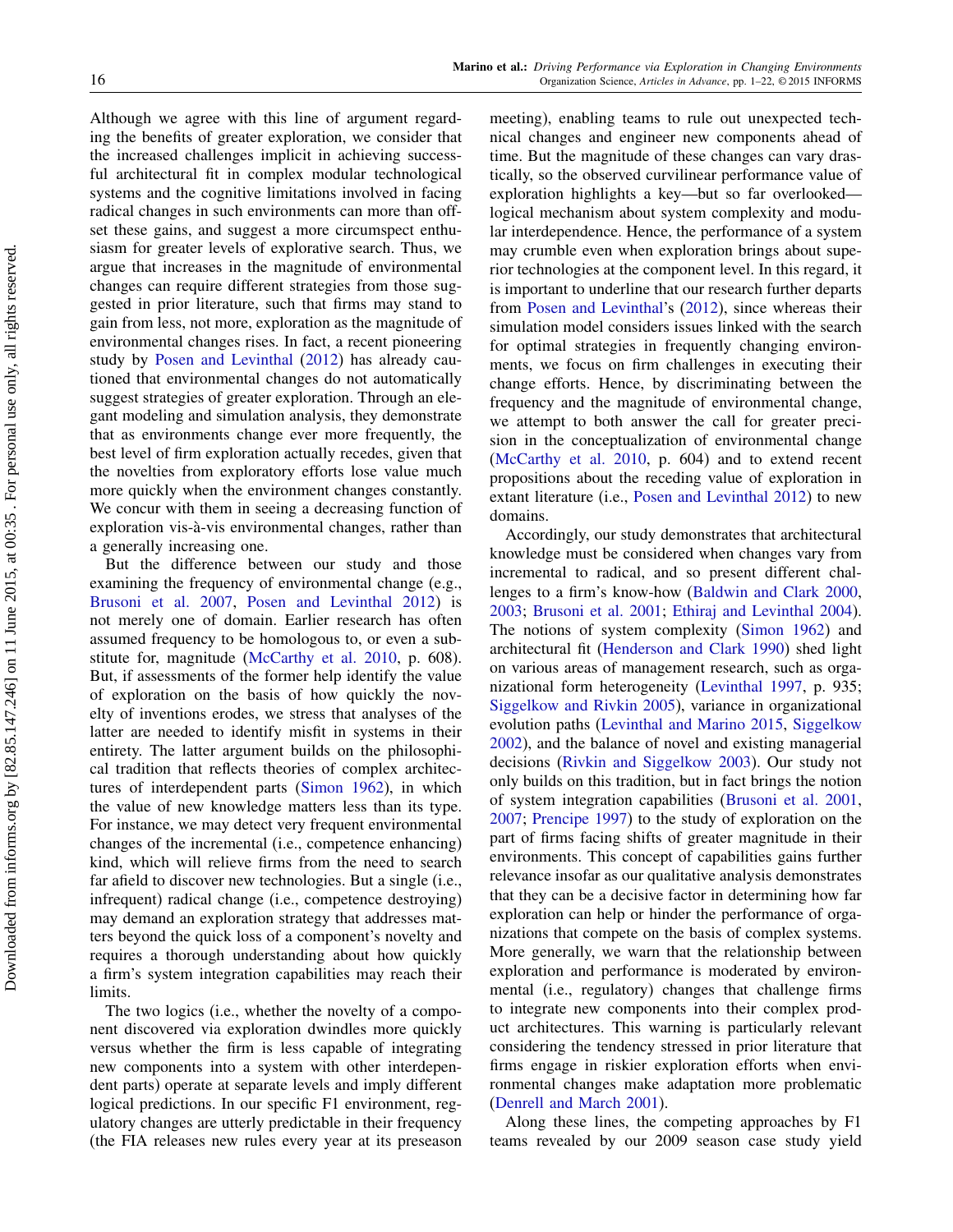insights into the intricacies of the underlying theoretical causal mechanisms. In fact, this independent case analysis reveals that the significant perceptual challenges firms can suffer when confronted by major environmental changes are at the root of the problems of architectural fit [\(Gavetti and Levinthal](#page-20-21) [2000,](#page-20-21) [Tripsas and](#page-21-38) [Gavetti](#page-21-38) [2000\)](#page-21-38). In line with our findings of an inverted-U-shaped relationship between exploration efforts and performance outcomes, there seems to be a limit to the amount of change organizations can handle, beyond which they are unable to foresee the real benefits of more exploration, or even synchronize new technologies with all the other changes that are in progress. Hence, as we integrate architectural fit and cognitive challenges, we also contribute to the literature on modularity and fit [\(Ethiraj and Levinthal](#page-20-34) [2004,](#page-20-34) [Siggelkow](#page-21-36) [2002\)](#page-21-36) by unveiling some of the underlying mechanisms that influence the interplay between contingencies and technological architectures. In fact, our analysis confirms prior findings that awareness of time and deadlines play a key role in achieving organizational goals [\(Gersick](#page-20-38) [1988\)](#page-20-38). More precisely, our data suggest that a timely cognitive awareness of the complexity of their own product maps allowed successful F1 teams to best estimate the optimal level of exploration their development projects required. Thus, we also contribute to prior empirical literature focused on information processing as a key aspect to be considered in understanding exploration timing by providing a more specific link of between the cognitive limitations associated with intense exploration and the consequences for complex product architectures [\(Walsh](#page-21-39) [1988\)](#page-21-39). Furthermore, our study identifies a contingency in which the reference point that serves best to identify the optimal pace of strategic change shifts from the sphere of the competitors' action to that of the environment. Specifically, this contributes to the debate on the relative speed of change [\(Brown and Eisenhardt](#page-19-22) [1995,](#page-19-22) [Gersick](#page-20-39) [1994,](#page-20-39) [Katila and Chen](#page-20-40) [2008,](#page-20-40) [Nadkarni and Narayanan](#page-21-11) [2007b\)](#page-21-11) by suggesting that when environmental shifts are radical, the pace of a firm's change may be more constrained by the internal execution of highly innovative projects than by its limited perceptions of competitors' moves. More broadly, we also respond to the suggestion by [Gavetti et al.](#page-20-41) [\(2007\)](#page-20-41) that analyzing organizational action and dynamics requires multiple lenses that include both behavioral and cognitive perspectives.

When it comes to assessing the value of regulatory changes to spurring innovation, a growing group of strategy and management scholars (e.g., [Butler and Carney](#page-20-42) [1986,](#page-20-42) [Hambrick and Abrahamson](#page-20-16) [1995,](#page-20-16) [Kale and Anand](#page-20-43) [2006,](#page-20-43) [Porter](#page-21-14) [1996,](#page-21-14) [Wiseman and Catanach](#page-21-40) [1997\)](#page-21-40) have made significant contributions. We build on this tradition by offering a systematic analysis of well-codified changes in the magnitude of technological shifts. We think that a careful scrutiny of specific theory elements, rather than the all-inclusive event case study approach often adopted, may help refine many of the theories prevalent in the field. Moreover, the study of regulatory changes also implies that policy makers interested in fostering innovation [\(Porter](#page-21-14) [1996\)](#page-21-14) should be conscious of the organizational costs associated with firms' exploration efforts (a few are made explicit in our model), to avoid decreases (rather than the intended increases) in overall welfare for buyers and sellers. Finally, our empirical setting offers a unique opportunity to study firm behaviors under environmental changes generated exogenously by an independent authority. So our setting represents a useful laboratory in which to study these dynamics in isolation—an empirical task that can be very challenging in other industries.

Our study also suggests important implications for practice. Managers often display a bias toward action, in which they tend overwhelmingly to believe that there is an ever-increasingly positive relationship between exploration and performance gains [\(Peters and Waterman](#page-21-41) [1982\)](#page-21-41). Organizations already accustomed to changing are more likely to change in the future [\(Beck et al.](#page-19-23) [2008\)](#page-19-23). In our study we suggest that this approach can be mistaken, especially when environmental changes increase in magnitude. Once implicit systems-fit costs are considered, a more favorable approach to exploration may be advisable, not when the environment destroys the know-how base from which firms compete (i.e., when regulatory changes are radical), but precisely when such changes are incremental, when firms are more prone to merely refining existing know-how and confirming current competences. So managerial discretion is needed to assess not only the firm's level of cognitive inertia [\(Tripsas and Gavetti](#page-21-38) [2000\)](#page-21-38), but also its cognitive capacity to develop exploratory solutions to respond to radically shifting environments. Different individual approaches (i.e., of managers versus entrepreneurs) toward exploration have also been recently investigated in a series of studies that use a neuroscience lens to study systematic bias toward action [\(Laureiro-Martínez](#page-20-44) [et al.](#page-20-44) [2014,](#page-20-44) [2015\)](#page-20-45). Our analysis in the F1 industry contributes to this recent stream of research by exploring the "macrofoundations" of these mechanisms and biases.

Along those lines, our study suggests that less exploration is better in radically changing environments, and that imitation and even reverse engineering of technologies may be the best approaches where firm's operating environments undergo changes of greater magnitude, a notion that is consistent with recent anecdotal studies praising the value of copycat strategies in turbulent environments [\(Jenkins](#page-20-46) [2014,](#page-20-46) [Shenkar](#page-21-42) [2010\)](#page-21-42). In other words, we believe our theory can inform firms considering imitation—as an alternative to developing new products themselves—that such an approach is likely to increase in value as the magnitude of environmental change rises. So our study helps explain competitive dynamics that span well beyond the F1 industry,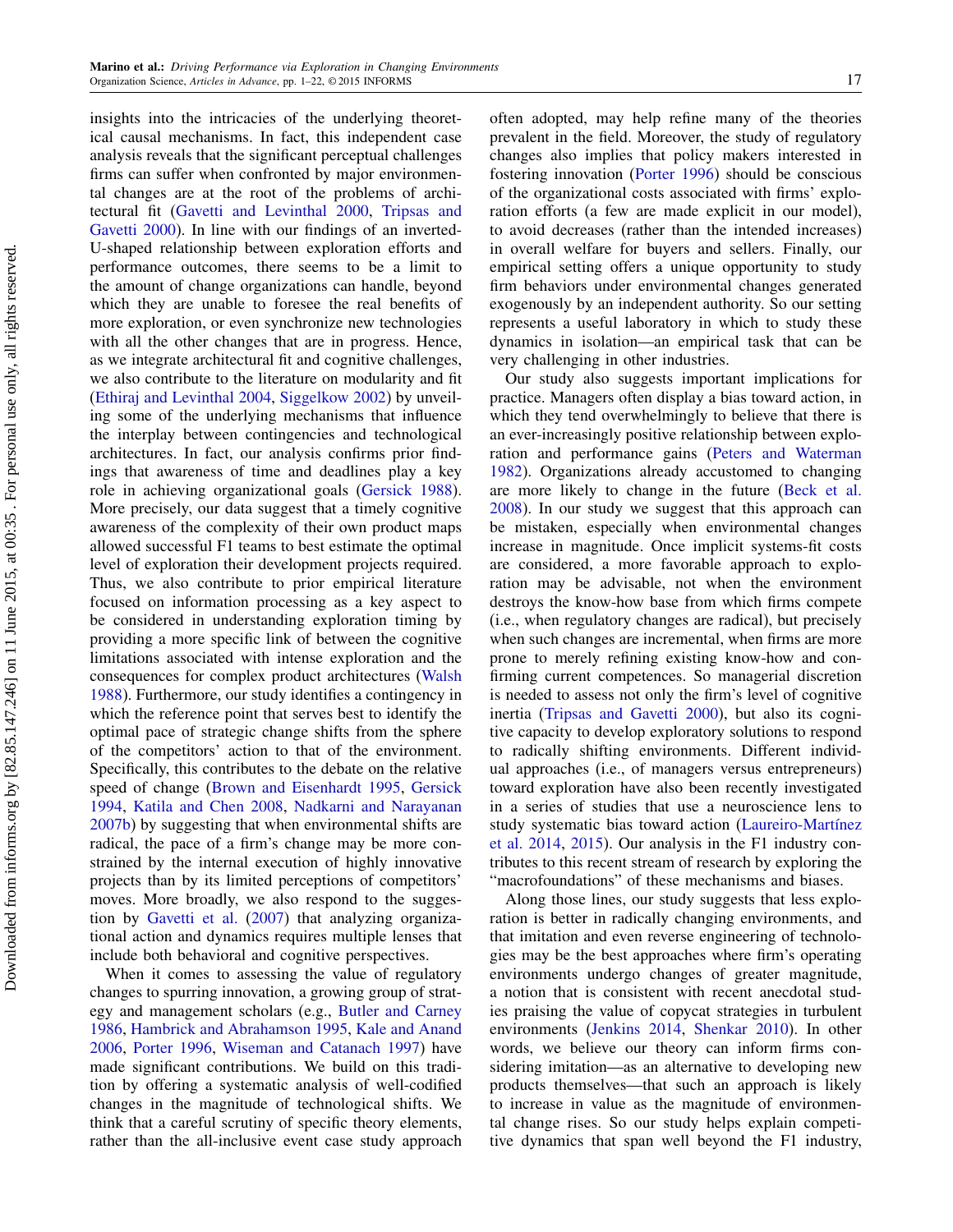such as the failure of GM and other car manufacturers to shift their core knowledge fundamentally toward electrical vehicles at a time when external contingencies favor more prudent efforts to change established gasoline engines into hybrids, or to increase their efficiency, as Ford did with the EcoBoost technology [\(Posen and](#page-21-1) [Levinthal](#page-21-1) [2012\)](#page-21-1).

Certainly our study is not perfect, and it points the way to important opportunities for further inquiries. Former research has already addressed limitations and parallels between F1 and other knowledge-intensive sectors such as research-intensive industries like medical instrumentation and aerospace [\(Aversa et al.](#page-19-11) [2015;](#page-19-11) [Jenkins](#page-20-8) [2010,](#page-20-8) [2014;](#page-20-46) [Pinch and Henry](#page-21-43) [1999\)](#page-21-43). If on the one hand F1 firms face extremely complex technological challenges, they also enjoy the benefits of an almost intelligible competitive arena, where sources of change (e.g., updates in the regulations or players' moves) are easier to track and forecast compared to what happens in other industries. This makes F1 a special field where the most critical success factor is perhaps related to adapting the delicate product architecture to exogenous changes, rather than forecasting possible scenarios beforehand. On the other hand, the joint effect of fast-moving and regulatory forces (aimed at maximizing competitive balance) dampen the life cycle of an innovation—and its related rents—and thus strongly reduce the possibility of long-term competitive advantages. Thus, our results better apply to highly dynamic contexts, whereas in traditional industries firms' exploratory innovation might be able to provide longer superior rents before urging the firm toward additional efforts. It is noteworthy that to engender internal consistency and deeper understanding of the relationship between optimal exploration and environmental change, we developed our study within a single industry, and our empirical F1 setting may involve some idiosyncratic limitations, such as the impossibility of using an economic profitability measure as a proxy for firm performance. Hence, future research that expands our analysis to other industries may need to address other dimensions of environmental change, and additional analyses could also tackle other environmental conditions that might induce such inflection points, such as the focus of change. Finally, despite the merits of our combined quantitative–qualitative (i.e., quanti–quali) empirical approach, involving both broad statistical analyses and fine-grained mechanisms unearthed by a grounded case analysis, further research may develop empirical research designs that can operationalize and test our suggested mediators, as well as the main associations, in other ways.

All in all, we conclude that environmental shifts should not simply induce firms to adopt strategies involving greater or lower levels of exploration mechanically. Instead, more specific and environmental-specific

analyses should be used to identify the intrinsic costs and benefits of such endeavors, particularly those pertaining to system architecture. The question regarding the appropriate organizational response to environmental change is a central topic for organizations and strategic management, so understanding the tensions involved will remain a fertile ground for new inquiries. We hope our study will help motivate more such initiatives.

#### Acknowledgments

The authors are grateful to senior editor Giovanni Gavetti and the anonymous reviewers for their exceptional guidance during the review process. They also thank Charles Baden-Fuller, Simone Ferriani, Hans Frankort, Patricia Friedrich, Marco Giarratana, Daniel Levinthal, Gianni Lorenzoni, Hart Posen, Simone Santoni, Davide Ravasi, Murat Tarakci, Giulia Gambelli, and colleagues in the management department at the Cass Business School for their comments and suggestions. Errors are the authors'. Earlier versions of this paper were presented at the conference meetings of the Academy of Management in Orlando, Florida, and the Strategic Management Society in Atlanta, Georgia, as well as at research seminars at the Cass Business School in London, LUISS Business School in Rome, and the Wharton Business School in Philadelphia, among others. This work was supported by the European Commission's Marie-Curie Actions [Project nr. 301688, Project Acronym AJ86RH5GYM, FP7-PEOPLE-2011-IEF] and the Engineering and Physical Sciences Research Council [EPSRC UK; EP/K039695/1 Building Better Business Models].

#### Endnotes

<sup>1</sup>See [Gupta et al.](#page-20-0)  $(2006)$  for a comprehensive review of these different positions.

 $2$ [Simon](#page-21-7) [\(1962\)](#page-21-7) refers to this as the system's degree of decomposability (cf. [Nickerson and Zenger](#page-21-44) [2004\)](#page-21-44).

<sup>3</sup>Assuming a rather stable environment (or one that only changes incrementally), firms with context-specific capabilities will earn a competitive advantage over those that possess context-generic capabilities [\(Porter](#page-21-45) [1985\)](#page-21-45). But as the environment changes more radically, the Context specificity of the resource (and hence, its value superiority) decreases quickly, so eroding this advantage. For example, the use of pesticides in farming is known to boost crop yields, and sellers of patented formulas have an edge over rivals that sell generics. However, should the patented formula suffer from new regulatory bans, this competitive advantage would end. As the literature argues, this "equalization" would drive firms into new explorative endeavors.

<sup>4</sup>Regulations may be aimed at introducing or restricting the use of new technologies, but qualitative evidence (available from the authors on request) reveals that in both cases they produce similar effects on firms' behaviors. In fact, the evidence we examine shows that regulatory changes end up enhancing technological heterogeneity at the firm level, as players always strive to find ways to work around the regulations. Thus, a regulation may forbid a specific solution, but often does not concomitantly ban all the alternative devices/solutions that could be used as functional alternatives. Another key aspect regarding the distinct types of technical regulations is that the changes in the rules may, in theory, have contrasting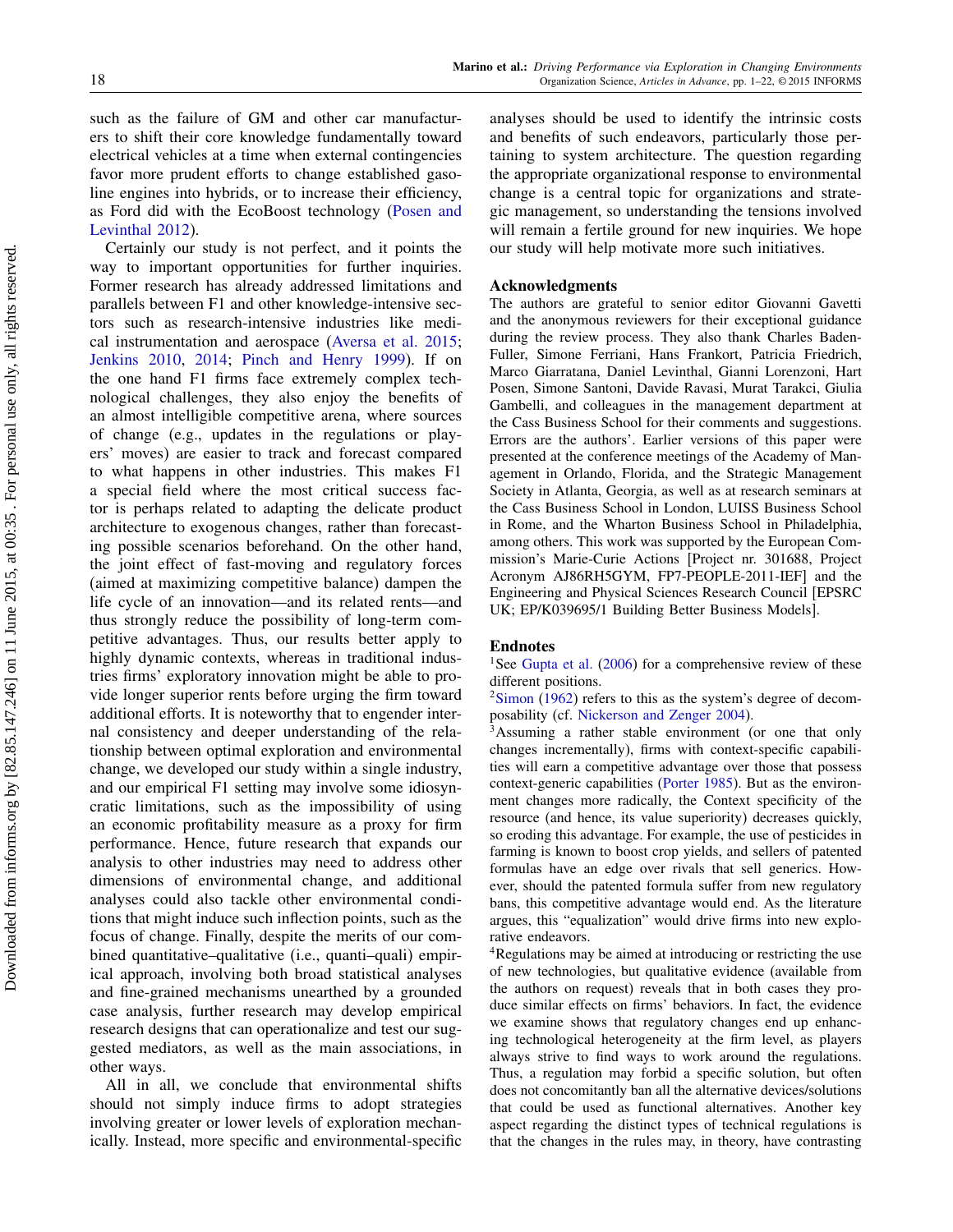effects in different organizations. However, the qualitative data coded during our study show little evidence in support of this argument.

<sup>5</sup>Cars that failed to finish a race were automatically assigned to the last position in that race.

<sup>6</sup>Since the persistence of the dependent variable could cause weak instrument problems, we opted to use the system-GMM estimation rather than the difference-GMM technique [\(Arellano and Bond](#page-19-13) [1991,](#page-19-13) [1998\)](#page-19-14).

<sup>7</sup>The robust standard errors were computed conventionally by applying the [Windmeijer](#page-21-46) [\(2005\)](#page-21-46) correction. The Sargan– Hansen test did not report significant coefficients for either model, indicating that our instruments were suitable; similarly, the results of the Arellano–Bond tests indicate the absence of second-order autocorrelation.

<sup>8</sup>Note that [Lind and Mehlum](#page-20-28) [\(2010\)](#page-20-28) observe that determining whether the  $(1 - 2\alpha)$  confidence interval for the extremum is within the range of the  $x$  variable is equivalent to running the [Sasabuchi](#page-21-47) [\(1980\)](#page-21-47) test at the  $\alpha$  level of significance.

<sup>9</sup>As the environment changes more radically, the level of performance registered at the peak of the inverted-U shape (unsurprisingly) decreases. In fact, because environmental shocks generally render existing products and technologies less valuable, it is plausible that immediately after such shocks occur, even top performers can only achieve suboptimal product configurations.

<sup>10</sup>Our framing assumes environmental changes to be exogenous to the activities of firms, that is, as resulting from impositions by an external agency, rather than from a Schumpeterian process triggered by the firms themselves. But one can still suspect regulatory changes in F1 may be endogenous for example, that they may involve favoritism, or some other superordinate interest by a team with undue influence on the FIA—and so question the validity of the analysis. To examine this possibility, we inspected the reasoning the FIA gave for each proposed regulatory change closely, and in each case found that they aimed to decrease team dominance and improve public welfare (e.g., rules to reduce negligent behavior and improve driver safety, technical standards to improve the chances of vehicle overtaking and thus increase fan entertainment, budget limitations to reduce costs and balance the chances of cash-rich against cash-poor teams, and rules regarding sponsorship display in cars to improve revenue). We also verified whether the issuance of new rules coincided with the dominance of particular teams. Indeed, we found that the 2009 regulatory shock was partly deliberately intended to break a rapidly increasing concentration in performance and team dominance. To check for the robustness of the results, we repeated the regression analysis excluding that year, but found no relevant variations in the findings for either the estimates of the coefficients or their statistical significance.

<sup>11</sup>Nick Fry and Ross Brawn (former general manager and technical director at Honda F1, respectively) took over the company and re-founded it as Brawn GP, after several failed attempts to find an alternative buyer.

#### References

<span id="page-19-4"></span>Abernathy WJ, Clark KB (1985) Innovation: Mapping the winds of creative destruction. Res. Policy 14(1):3–22.

- <span id="page-19-1"></span>Aghion P, Bloom N, Blundell R, Griffith R, Howitt P (2005) Competition and innovation: An inverted U relationship. Quart. J. Econom. 120(2):701–728.
- <span id="page-19-17"></span>Aiken LS, West SG (1991) Multiple Regression: Testing and Interpreting Interactions (Sage Publications, Thousand Oaks, CA).
- <span id="page-19-10"></span>Alexander C (1964) Notes on the Synthesis of Form (Harvard University Press, Cambridge, MA).
- <span id="page-19-5"></span>Anand J, Oriani R, Vassolo RS (2010) Alliance activity as a dynamic capability in the face of a discontinuous technological change. Organ. Sci. 21(6):1213–1232.
- <span id="page-19-13"></span>Arellano M, Bond S (1991) Some tests of specification for panel data: Monte Carlo evidence and an application to employment equations. Rev. Econom. Stud. 58(2):277–297.
- <span id="page-19-14"></span>Arellano M, Bond S (1998) Dynamic panel data estimation using DPD98 for GAUSS. Institute for Fiscal Studies, London.
- <span id="page-19-7"></span>Ashford AA, Hall RP (2011) The importance of regulation-induced innovation for sustainable development. Sustainability 3(1): 270–292.
- <span id="page-19-6"></span>Ashford AA, Ayers C, Stone RE (1985) Using regulation to change the market for innovation. Harvard Environ. Law Rev. 9(2): 419–466.
- <span id="page-19-19"></span>Aversa P (2013) Case study: Innovation in a competitive sector. Brawn GP and Red Bull rejected Kers. Financial Times (April 8), 14.
- <span id="page-19-11"></span>Aversa P, Furnari S, Haefliger S (2015) Business model configurations and performance. A qualitative comparative analysis in Formula One racing, 2005–2013. Indust. Corporate Change. Forthcoming.
- <span id="page-19-20"></span>Baldwin CY, Clark KB (2000) Design Rules: The Power of Modularity (MIT Press, Cambridge, MA).
- <span id="page-19-21"></span>Baldwin CY, Clark KB (2003) Managing in an age of modularity. Garud R, Kumaraswamy A, Langlois RN, eds. Managing in the Modular Age: Architectures, Networks, and Organizations, Chap. 5 (Blackwell Publishers, Oxford, UK).
- <span id="page-19-15"></span>Baltagi BH (2009) A Companion to Econometric Analysis of Panel Data (John Wiley & Sons, London).
- <span id="page-19-18"></span>Bauer DJ, Curran PJ (2005) Probing interactions in fixed and multilevel regression: Inferential and graphical techniques. Multivariate Behavioral Res. 40(3):373–400.
- <span id="page-19-3"></span>Baum JR, Wally S (2003) Strategic decision speed and firm performance. Strategic Management J. 24(11):1107-1129.
- <span id="page-19-8"></span>Baum JAC, Li SX, Usher JM (2000) Making the next move: How experiential and vicarious learning shape the locations of chains' acquisitions. Admin. Sci. Quart. 45(4):766–801.
- <span id="page-19-23"></span>Beck N, Brüderl J, Woywode M (2008) Momentum or deceleration? Theoretical and methodological reflections on the analysis of organizational change. Acad. Management J. 51(3):413–435.
- <span id="page-19-9"></span>Beckman CM (2006) The influence of founding team company affiliations on firm behavior. Acad. Management J. 49(4):741–758.
- <span id="page-19-16"></span>Blundell R, Bond S (1998) Initial conditions and moment restrictions in dynamic panel data models. J. Econometrics 87(1):115–143.
- <span id="page-19-0"></span>Blundell R, Griffith R, Van Reenen J (1999) Market share, market value and innovation in a panel of British manufacturing firms. Rev. Econom. Stud. 66(3):529–554.
- <span id="page-19-12"></span>Bothner MS, Kang J-H, Stuart TE (2007) Competitive crowding and risk taking in a tournament: Evidence from NASCAR racing. Admin. Sci. Quart. 52(2):208–247.
- <span id="page-19-2"></span>Bourgeois III LJ, Eisenhardt KM (1988) Strategic decision processes in high velocity environments: Four cases in the microcomputer industry. Management Sci. 34(7):816–835.
- <span id="page-19-22"></span>Brown SL, Eisenhardt KM (1995) Product development: Past research, present findings, and future directions. Acad. Management Rev. 20(2):343–378.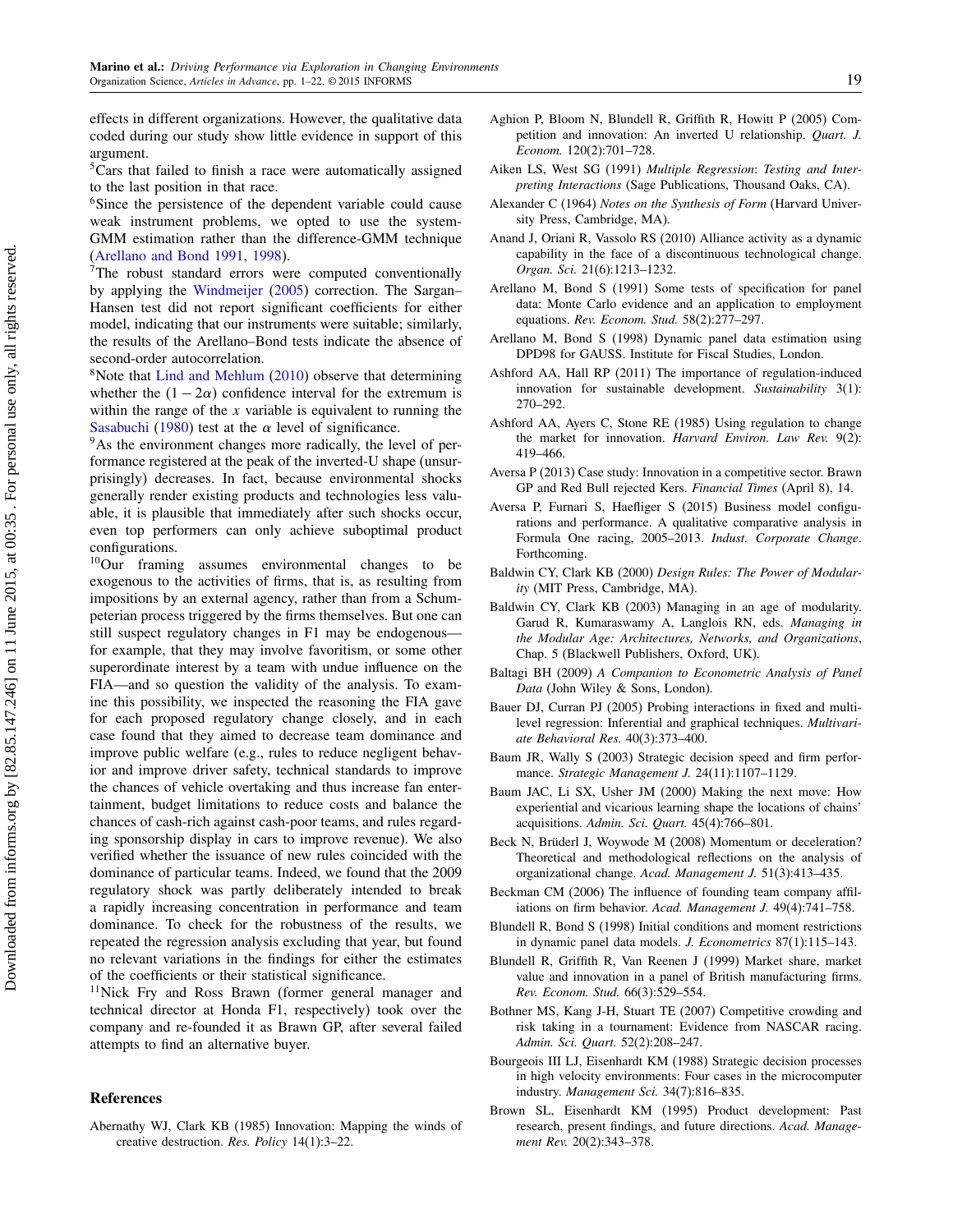- <span id="page-20-18"></span>Brusoni S, Prencipe A (2001) Unpacking the black box of modularity: Technologies, products and organizations. Indust. Corporate Change 10(1):179–205.
- <span id="page-20-20"></span>Brusoni S, Prencipe A (2006) Making design rules: A multidomain perspective. Organ. Sci. 17(2):179–189.
- <span id="page-20-6"></span>Brusoni S, Prencipe A, Pavitt K (2001) Knowledge specialization, organizational coupling, and the boundaries of the firm: Why do firms know more than they make? Admin. Sci. Quart. 46(4): 597–621.
- <span id="page-20-19"></span>Brusoni S, Marengo L, Prencipe A, Valente M (2007) The value and costs of modularity: A problem solving perspective. Eur. Management Rev. 4(2):121–132.
- <span id="page-20-42"></span>Butler RJ, Carney M (1986) Strategy and strategic choice: The case of telecommunications. Strategic Management J. 7(2):161–177.
- <span id="page-20-9"></span>Canales R (2013) Weaving straw into gold: Managing organizational tensions between standardization and flexibility in microfinance. Organ. Sci. 25(1):1–28.
- <span id="page-20-7"></span>Castellucci F, Ertug G (2010) What's in it for them? Advantages of higher-status partners in exchange relationships. Acad. Management J. 53(1):149-166.
- <span id="page-20-12"></span>Child J (1972) Organization structure and strategies of control: A replication of the Aston study. Admin. Sci. Quart. 17(2):163–177.
- <span id="page-20-29"></span>Cohen J, Cohen P, West S, Aiken L (1983) Applied Multiple Regression/Correlation Analysis for the Social Sciences (Lawrence Erlbaum Associates, Hillsdale, NJ).
- <span id="page-20-10"></span>Davis JP, Eisenhardt KM, Bingham CB (2009) Optimal structure, market dynamism, and the strategy of simple rules. Admin. Sci. Quart. 54(3):413–452.
- <span id="page-20-37"></span>Denrell J, March JG (2001) Adaptation as information restriction: The hot stove effect. Organ. Sci. 12(5):523–538.
- <span id="page-20-11"></span>Dess G, Beard D (1984) Dimensions of organizational task environments. Admin. Sci. Quart. 29(1):52–73.
- <span id="page-20-33"></span>Economist, The (2009) Boost for Formula One: Racing cars borrow a trick from the Toyota Prius (May 20), [http://www.economist](http://www.economist.com/node/13350762) [.com/node/13350762.](http://www.economist.com/node/13350762)
- <span id="page-20-31"></span>Eisenhardt KM (1989) Building theories from case study research. Acad. Management Rev. 14(4):532–550.
- <span id="page-20-34"></span>Ethiraj SK, Levinthal D (2004) Modularity and innovation in complex systems. Management Sci. 50(2):159–173.
- <span id="page-20-15"></span>Ettlie JE, Bridges WP, O'Keefe RD (1984) Organization strategy and structural differences for radical versus incremental innovation. Management Sci. 30(6):682–695.
- <span id="page-20-30"></span>Gavetti G (2005) Cognition and hierarchy: Rethinking the microfoundations of capabilities' development. Organ. Sci. 16(6):599–617.
- <span id="page-20-21"></span>Gavetti G, Levinthal D (2000) Looking forward and looking backward: Cognitive and experiential search. Admin. Sci. Quart. 45(1):113–137.
- <span id="page-20-41"></span>Gavetti G, Levinthal D, Ocasio W (2007) Neo-Carnegie: The Carnegie School's past, present, and reconstructing for the future. Organ. Sci. 18(3):523–536.
- <span id="page-20-26"></span>George G, Haas MR, Pentland A (2014) Big data and management. Acad. Management J. 57(2):321–326.
- <span id="page-20-38"></span>Gersick CJ (1988) Time and transition in work teams: Toward a new model of group development. Acad. Management J. 31(1):9–41.
- <span id="page-20-39"></span>Gersick CJ (1994) Pacing strategic change: The case of a new venture. Acad. Management J. 37(1):9–45.
- <span id="page-20-2"></span>Geroski PA (1995) Market Structure, Corporate Performance and Innovative Activity (Clarendon Press, Oxford, UK).
- <span id="page-20-22"></span>Gino F, Pisano GP (2011) Why leaders don't learn from success. Harvard Bus. Rev. 89(4):68–74.
- <span id="page-20-32"></span>Gioia DA, Corley KG, Hamilton AL (2013) Seeking qualitative rigor in inductive research: Notes on the Gioia methodology. Organ. Res. Methods 16(1):15–31.
- <span id="page-20-27"></span>Gregoire J (1990–2010) Who Works in Formula One (all editions between 1990 and 2010) (Who Works Sports Guides, London).
- <span id="page-20-0"></span>Gupta A, Smith K, Shalley C (2006) The interplay between exploration and exploitation. Acad. Management J. 49(4):693–706.
- <span id="page-20-16"></span>Hambrick DC, Abrahamson E (1995) Assessing managerial discretion across industries: A multimethod approach. Acad. Management J. 38(5):1427-1441.
- <span id="page-20-13"></span>Hannan MT, Freeman J (1977) The population ecology of organizations. Amer. J. Sociol. 82(5):929–964.
- <span id="page-20-5"></span>Henderson RM, Clark KB (1990) Architectural innovation: The reconfiguration of existing product technologies and the failure of established firms. Admin. Sci. Quart. 35(1):9–30.
- <span id="page-20-3"></span>Jansen JJ, Van Den Bosch FA, Volberda HW (2006) Exploratory innovation, exploitative innovation, and performance: Effects of organizational antecedents and environmental moderators. Management Sci. 52(11):1661–1674.
- <span id="page-20-8"></span>Jenkins M (2010) Technological discontinuities and competitive advantage: A historical perspective on Formula 1 motor racing 1950–2006. J. Management Stud. 47(5):884–910.
- <span id="page-20-46"></span>Jenkins M (2014) Innovate or imitate? The role of collective beliefs in competences in competing firms. Long Range Planning 47(4): 173–185.
- <span id="page-20-23"></span>Jenkins M, Floyd S (2001) Trajectories in the evolution of technology: A multi-level study of competition in Formula 1 racing. Organ. Stud. 22(6):945–969.
- <span id="page-20-24"></span>Jenkins M, Tallman S (2010) The shifting geography of competitive advantage: Clusters, networks and firms. J. Econom. Geography 10(4):599–618.
- <span id="page-20-43"></span>Kale P, Anand J (2006) Regulatory liberalization and the decline of emerging economy joint ventures: The case of India. Calif. Management Rev. 43(3):61–76.
- <span id="page-20-40"></span>Katila R, Chen EL (2008) Effects of search timing on innovation: The value of not being in sync with rivals. Admin. Sci. Quart. 53(4):593–625.
- <span id="page-20-25"></span>Khanna T, Kartik V, Lane D (2003) Formula one motor racing. HBS Case 9-703-412, Harvard Business School, Boston.
- <span id="page-20-1"></span>Kim T, Rhee M (2009) Exploration and exploitation: Internal variety and environmental dynamism. Strategic Organ. 7(11):11–41.
- <span id="page-20-4"></span>Klepper S (1997) Industry life cycles. Indust. Corporate Change 6(1):145–182.
- <span id="page-20-17"></span>Koza MP, Lewin AY (1998) The co-evolution of strategic alliances. Organ. Sci. 9(3):255–264.
- <span id="page-20-45"></span>Laureiro-Martínez D, Brusoni S, Canessa N, Zollo M (2015) Understanding the exploration–exploitation dilemma: An MRI study of attention control and decision-making performance. Strategic Management J. 36(3):319–338.
- <span id="page-20-44"></span>Laureiro-Martínez D, Canessa N, Brusoni S, Zollo M, Hare T, Alemanno F, Cappa SF (2014) Frontopolar cortex and decision-making efficiency: Comparing brain activity of experts with different professional background during an exploration– exploitation task. Front. Human Neurosci. 7:927. doi: 10.3389/ fnhum.2013.00927.
- <span id="page-20-14"></span>Levins R (1968) Evolution in Changing Environments: Some Theoretical Explorations (Princeton University Press, Princeton, NJ).
- <span id="page-20-35"></span>Levinthal DA (1997) Adaptation on rugged landscapes. Management Sci. 43(7):934–950.
- <span id="page-20-36"></span>Levinthal DA, Marino A (2015) Three facets of organizational adaptation: Selection, variety, and plasticity. Organ. Sci. 26(3): 743–755.
- <span id="page-20-28"></span>Lind JT, Mehlum H (2010) With or without U? The appropriate test for a U-shaped relationship. Oxford Bull. Econom. Statist. 72(1):109–118.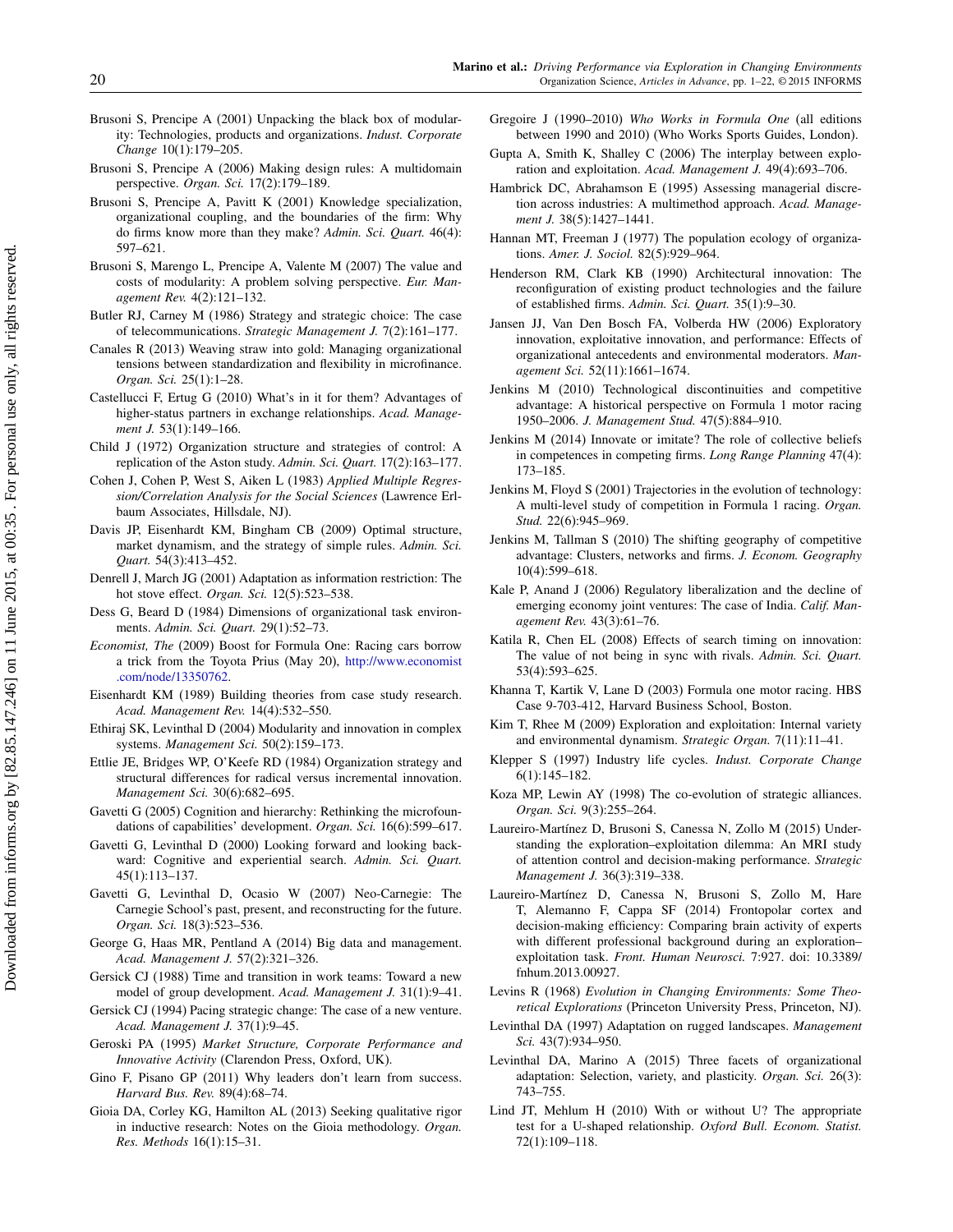- <span id="page-21-29"></span>Locke KD (2001) Grounded Theory in Management Research (Sage Publications, Thousand Oaks, CA).
- <span id="page-21-30"></span>Maitlis S, Lawrence TB (2007) Triggers and enablers of sensegiving in organizations. Acad. Management J. 50(1):57–84.
- <span id="page-21-0"></span>March JG (1991) Exploration and exploitation in organizational learning. Organ. Sci. 2(1):71–87.
- <span id="page-21-16"></span>March JG (1996) Continuity and change in theories of organizational action. Admin. Sci. Quart. 41(2):278–287.
- <span id="page-21-17"></span>March JG (2006) Rationality, foolishness, and adaptive intelligence. Strategic Management J. 27(3):201–214.
- <span id="page-21-18"></span><span id="page-21-9"></span>Marples DL (1961) The decisions of engineering design. IEEE Trans. Engrg. Management 8(2):55–71.
- McCarthy IP, Lawrence PR, Brian W, Brian RG (2010) A multidimensional conceptualization of environmental velocity. Acad. Management Rev. 35(4):604–626.
- <span id="page-21-23"></span>Menard P, Cahier B, Roebuck N (2010) The Great Encyclopedia of Formula 1 (Chronosports, London).
- <span id="page-21-10"></span>Nadkarni S, Narayanan V (2007a) Strategic schemas, strategic flexibility, and firm performance: The moderating role of industry clockspeed. Strategic Management J. 28(3):243–270.
- <span id="page-21-11"></span>Nadkarni S, Narayanan V (2007b) The evolution of collective strategy frames in high- and low-velocity industries. Organ. Sci. 18(4):688–710.
- <span id="page-21-25"></span>Nickell S (1981) Biases in dynamic models with fixed effects. Econometrica: J. Econometric Soc. 49(6):1417–1426.
- <span id="page-21-44"></span>Nickerson JA, Zenger TR (2004) A knowledge-based theory of the firm—The problem-solving perspective. Organ. Sci. 15(6): 617–632.
- <span id="page-21-41"></span>Peters TJ, Waterman RH (1982) In Search of Excellence: Lessons from American's Best-Run Companies (Harper and Row, New York).
- <span id="page-21-43"></span>Pinch S, Henry N (1999) Paul Krugman's geographical economics, industrial clustering and the British motor sport industry. Regional Stud. 33(9):815–827.
- <span id="page-21-22"></span>Piola G (1992–2010) Formula 1: Technical Analysis (all editions between 1992 and 2010) (Giorgio Nada Editore, Milan).
- <span id="page-21-45"></span>Porter ME (1985) Competitive Advantage: Creating and Sustaining Superior Performance (Free Press, New York).
- <span id="page-21-14"></span>Porter ME (1996) America's green strategy. Welford R, Starkey R, eds. Business and the Environment: A Reader, Chap. 5 (Taylor & Francis, Washington, DC).
- <span id="page-21-1"></span>Posen HE, Levinthal DA (2012) Chasing a moving target: Exploitation and exploration in dynamic environments. Management Sci. 58(3):587–601.
- <span id="page-21-8"></span>Prencipe A (1997) Technological competencies and product's evolutionary dynamics a case study from the aero-engine industry. Res. Policy 25(8):1261–1276.
- <span id="page-21-37"></span>Rivkin JW, Siggelkow N (2003) Balancing search and stability: Interdependencies among elements of organizational design. Management Sci. 49(3):290–311.
- <span id="page-21-26"></span>Roodman D (2009a) A note on the theme of too many instruments. Oxford Bull. Econom. Statist. 71(1):135–158.
- <span id="page-21-24"></span>Roodman D (2009b) How to do xtabond2: An introduction to difference and system GMM in Stata. Stata J. 9:86–136.
- <span id="page-21-21"></span>Ross J, Sharapov D (2015) When leaders follow: Avoiding dethronement through imitation. Acad. Management J. Forthcoming.
- <span id="page-21-15"></span>Rothaermel FT (2001) Incumbent's advantage through exploting complementary assets via interfirm cooperation. Strategic Management J. 22(6-7):687-699.
- <span id="page-21-47"></span>Sasabuchi S (1980) A test of a multivariate normal mean with composite hypotheses determined by linear inequalities. Biometrika 67(2):429–439.
- <span id="page-21-42"></span>Shenkar O (2010) Copycats: How smart companies use imitation to gain a strategic edge. Strategic Direction 26(10):3–5.
- <span id="page-21-36"></span>Siggelkow N (2002) Evolution toward fit. Admin. Sci. Quart. 47(1): 125–159.
- <span id="page-21-27"></span>Siggelkow N (2007) Persuasion with case studies. Acad. Management J. 50(1):20–24.
- <span id="page-21-35"></span>Siggelkow N, Rivkin JW (2005) Speed and search: Designing organizations for turbulence and complexity. Organ. Sci. 16(2): 101–122.
- <span id="page-21-7"></span>Simon HA (1962) The architecture of complexity. Proc. Amer. Philos. Soc. 106(6):467-482.
- <span id="page-21-20"></span>Simon HA (1976) How complex are complex systems? PSA: Proc. Biennual Meeting of the Philosophy Sci. Assoc., 2(Symposia and invited papers), 507–522.
- <span id="page-21-19"></span>Simon HA (1999) Can there be a science of complex systems? Bar-Yam Y, ed. Unifying Themes in Complex Systems (Perseus Press, Cambridge, MA).
- <span id="page-21-2"></span>Sørensen JB, Stuart TE (2000) Aging, obsolescence, and organizational innovation. Admin. Sci. Quart. 45(1):81–112.
- <span id="page-21-34"></span>Spurgeon B (2010) Formula 1's kinetic energy recovery system. About.com—Formula 1 and Other Car Racing. Last accessed April 27, 2015, [http://formula1.about.com/od/car1/a/kers.htm.](http://formula1.about.com/od/car1/a/kers.htm)
- <span id="page-21-33"></span>Spurgeon B (2011a) Formula 1 drivers are lightweight again. About.com—Formula 1 and Other Car Racing. Last accessed April 27, 2015, [http://formula1.about.com/od/drivers/a/Driver](http://formula1.about.com/od/drivers/a/Driver_Weights.htm) [\\_Weights.htm.](http://formula1.about.com/od/drivers/a/Driver_Weights.htm)
- <span id="page-21-32"></span>Spurgeon B (2011b) Skills, thrills—and buttons—for F1 drivers. New York Times (April 8), [http://www.nytimes.com/2011/04/09/](http://www.nytimes.com/2011/04/09/sports/autoracing/09iht-SRPRIX09.html?_r=0) [sports/autoracing/09iht-SRPRIX09.html?\\_r=0.](http://www.nytimes.com/2011/04/09/sports/autoracing/09iht-SRPRIX09.html?_r=0)
- <span id="page-21-6"></span>Stewart LA (2011) The impact of regulation on innovation in the United States: A cross-industry literature review. Inform. Tech. Innovation, 1–29.
- <span id="page-21-31"></span>Stigliani I, Ravasi D (2012) Organizing thoughts and connecting brains: Material practices and the transition from individual to group-level prospective sensemaking. Acad. Management J. 55(5):1232–1259.
- <span id="page-21-4"></span>Teece DJ, Pisano G, Shuen A (1997) Dynamic capabilities and strategic management. Strategic Management J. 18(7):509–533.
- <span id="page-21-38"></span>Tripsas M, Gavetti G (2000) Capabilities, cognition and inertia: Evidence from digital imaging. Strategic Management J. 21(10–11):1147–1162.
- <span id="page-21-5"></span>Tushman M, Anderson P (1986) Technological discontinuities and organizational environments. Admin. Sci. Quart. 31(3):439–465.
- <span id="page-21-3"></span>Tushman ML, Romanelli E (1985) Organizational evolution: A metamorphosis model of convergence and reorientation. Res. Organ. Behav. 7:171–222.
- <span id="page-21-39"></span>Walsh JP (1988) Selectivity and selective perception: An investigation of managers' belief structures and information processing. Acad. Management J. 31(4):873–896.
- <span id="page-21-12"></span>Wholey D, Brittain J (1989) Characterizing environmental variation. Acad. Management J. 32(4):867–882.
- <span id="page-21-46"></span>Windmeijer F (2005) A finite sample correction for the variance of linear efficient two-step GMM estimators. J. Econometrics  $126(1) \cdot 25 - 51$
- <span id="page-21-40"></span>Wiseman RM, Catanach C (1997) A longitudinal disaggregation of operational risk under changing regulations: Evidence from the savings and loan industry. Acad. Management J. 40(4): 799–830.
- <span id="page-21-28"></span>Yin R (2008) Case Study Research: Design and Methods (Sage Publications, Thousand Oaks, CA).
- <span id="page-21-13"></span>Yoffie DB, Rossano P (2012) Apple Inc. in 2012. HBS Case 712-490, Harvard Business School, Boston.